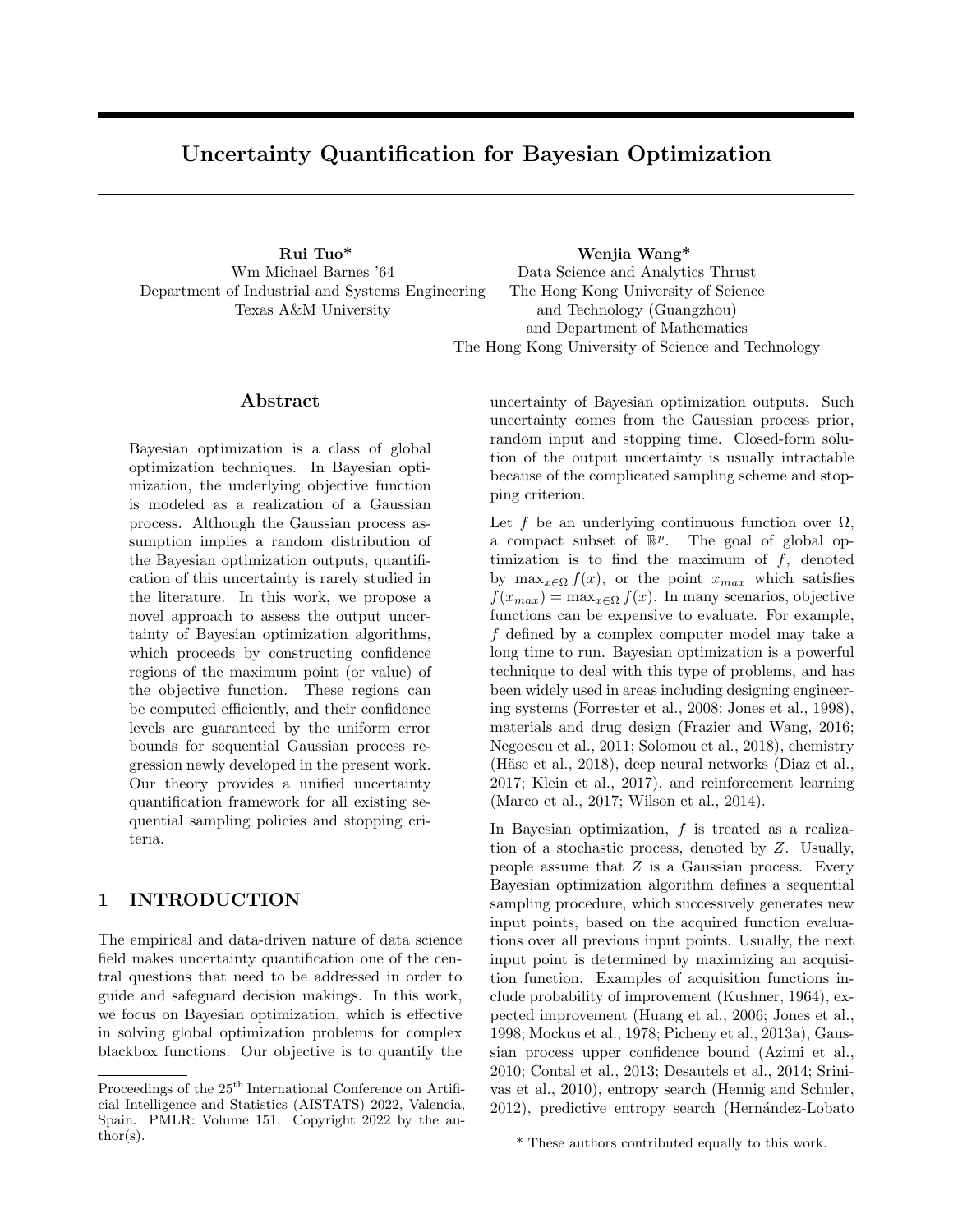et al., 2014), entropy search portfolio (Shahriari et al., 2014), knowledge gradient (Scott et al., 2011; Wu and Frazier, 2016; Wu et al., 2017), etc. We refer to Frazier (2018); Shahriari et al. (2016) for an introduction to popular Bayesian optimization methods.

Although Bayesian optimization has received considerable attention and numerous techniques have emerged in recent years, how to quantify the uncertainty of the outputs from a Bayesian optimization algorithm is rarely discussed in the literature. Since we assume that f is a random realization of Z,  $x_{max}$  and  $f(x_{max})$ should also be random. However, the highly nontrivial distributions of  $x_{max}$  and  $f(x_{max})$  make uncertainty quantification rather challenging.

In this work, we develop efficient methods to construct confidence regions of  $x_{max}$  and  $f(x_{max})$  for Bayesian optimization algorithms, where function  $f$  is a realization of Gaussian process Z. Our uncertainty quantification method does not rely on the specific formulae or strategies, and can be applied to all existing methods in an abstract sense. We show that by using the collected data of any instance algorithm of Bayesian optimization, Algorithm 3 gives a confidence upper limit with theoretical guarantees of their confidence level in Corollary 3. To the best of our knowledge, this is the first theoretical result of the uncertainty quantification on the maximum estimator for Bayesian optimization, under the assumption that  $f$  is a realization of a Gaussian process. Compared with the traditional point-wise predictive standard deviation of Gaussian process regression, denoted by  $\sigma(x)$ , our bound is only inflated by a factor proportional to  $\sqrt{\log(e\sigma/\sigma(x))}$ , where  $\sigma$  is the prior standard deviation.

It is worth noting that uncertainty quantification typically differs from convergence analysis of algorithms. In Bayesian optimization, the latter topic has been studied more often. See, for instance, Bect et al. (2019); Calvin (1997, 2005); Ryzhov (2016); Vazquez and Bect (2010); Yarotsky (2013). These analyses provide theoretical guarantee on the convergence of Bayesian optimization algorithms, but do not directly lead to techniques for uncertainty quantification. Recall that in this work, we assume that the underlying function  $f$  is a realization of a Gaussian process, and therefore, the sample path properties of  $f$ , such as the smoothness, should be governed by the covariance function of the Gaussian process. This Gaussian process assumption differs from those in some existing works in the analysis of Bayesian optimization, e.g., Bull (2011); Astudillo and Frazier (2019); Yarotsky  $(2013)$ , where the underlying function f is assumed to be a deterministic function satisfying pre-specified smoothness conditions.

The rest of this paper is structured as follows. In Section 2, we present some preliminaries, including an introduction to Gaussian process regression and Bayesian optimization. Section 3 presents uncertainty quantification results under fixed designs. Section 4 introduces our methods and main theoretical results. How to calibrate the constant in our method is introduced in Section 5. Numerical results are presented in Section 6. Conclusions and discussion are made in Section 7. Technical details are given in the Appendix.

### 2 PRELIMINARIES

In this section, we provide a brief introduction to Gaussian process regression and review some existing methods in Bayesian optimization.

#### 2.1 Gaussian Process Regression

Recall that in Bayesian optimization, the objective function  $f$  is assumed to be a realization of a Gaussian process  $Z$ . In this work, we suppose that  $Z$  is stationary and has mean zero, variance  $\sigma^2$  and correlation function  $\Psi$ , i.e.,  $Cov(Z(x), Z(x')) = \sigma^2 \Psi(x-x')$ with  $\Psi(0) = 1$ . Under certain regularity conditions, Bochner's theorem (Wendland, 2004) suggests that the Fourier transform (with a specific choice of the constant factor) of  $\Psi$ , denoted by  $\Psi$ , is a probability density function and satisfies the inversion formula  $\Psi(x) = \int_{\mathbb{R}^p} \cos(\omega^T x) \tilde{\Psi}(\omega) d\omega$ . We call  $\tilde{\Psi}$  the spectral density of  $\Psi$ . Some popular choices of correlation functions and their spectral densities are discussed in Section 3.3. Throughout this work, we further assume  $\Psi$  satisfies the following condition. For a vector  $\omega = (\omega_1, \ldots, \omega_p)^T$ , define its  $l_1$ -norm as  $\|\omega\|_1 = |\omega_1| + \ldots + |\omega_p|.$ 

**Condition 1.** The correlation function  $\Psi$  has a spectral density, denoted by  $\Psi$ , and

$$
A_0 = \int_{\mathbb{R}^p} \|\omega\|_1 \tilde{\Psi}(\omega) d\omega < +\infty.
$$
 (1)

**Remark 1.** The  $l_1$ -norm in (1) can be replaced by the usual Euclidean norm. However, we use the former here because they usually have explicit expressions. See Section 3.3 for details.

Remark 2. Condition 1 imposes a smoothness condition on the correlation function  $\Psi$ , which is equivalent to the mean squared differentiability (Stein, 1999) of the Gaussian process Z. Note that the mean squared differentiability differs from the sample path differentiability. We refer to Driscoll (1973); Steinwart (2019) for results on the relationship between the sample path smoothness of  $Z$  (thus f) and the smoothness of correlation function Ψ.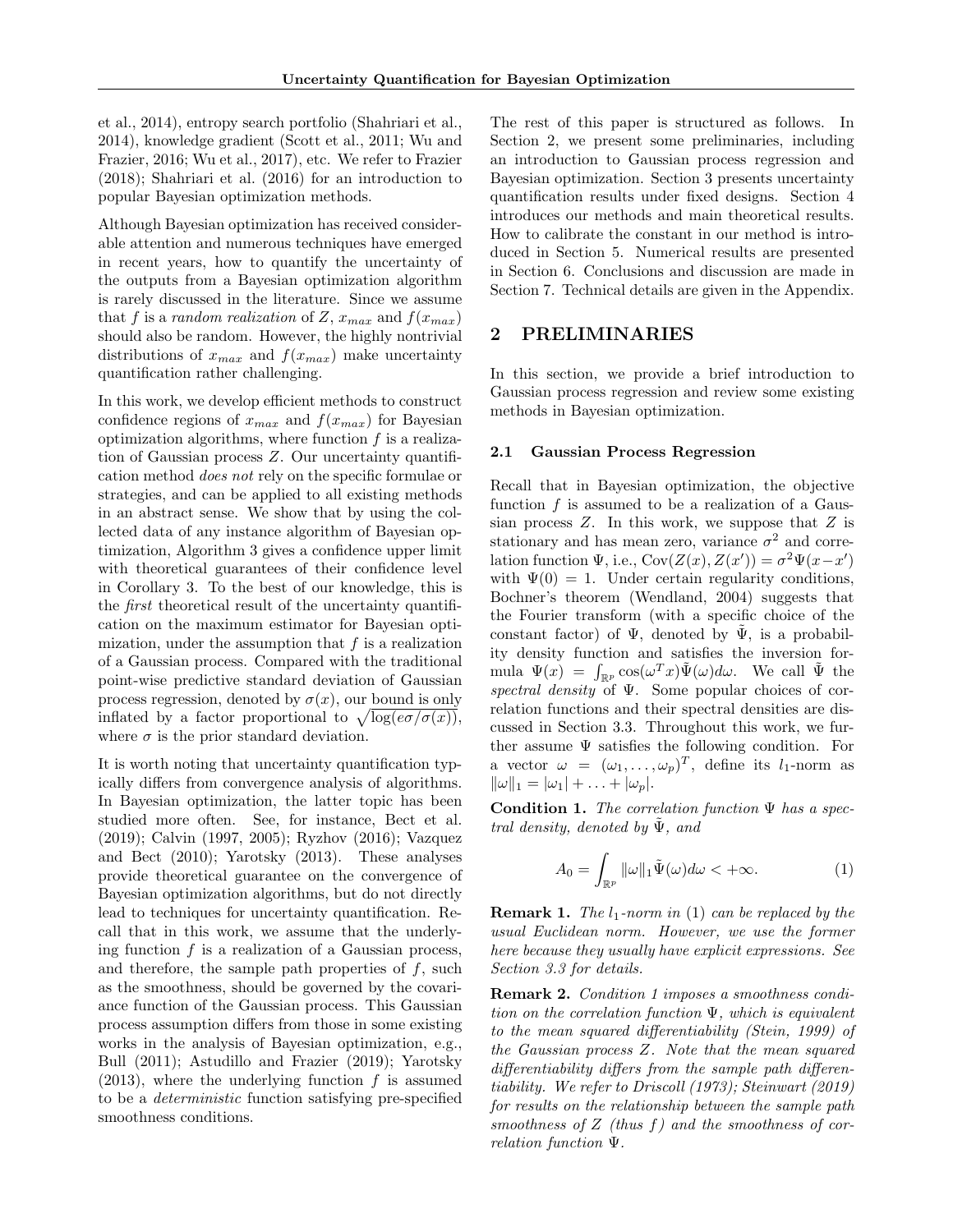Suppose the set of points  $X = (x_1, \ldots, x_n)$  is given. Then  $f$  can be reconstructed via Gaussian process regression. Let  $Y = (Z(x_1), \ldots, Z(x_n))^T$  be the vector of evaluations of the Gaussian process at points  $x_1, \ldots, x_n$ . The following results are well-known and can be found in Rasmussen and Williams (2006). For any untried point x, conditional on Y,  $Z(x)$  follows a normal distribution. The conditional mean and variance of  $Z(x)$  are

$$
\mu(x) := \mathbb{E}[Z(x)|Y] = r^T(x)K^{-1}Y,
$$
\n(2)

$$
\sigma^{2}(x) := \text{Var}[Z(x)|Y] = \sigma^{2}(1 - r^{T}(x)K^{-1}r(x)), \quad (3)
$$

where  $r(x) = (\Psi(x - x_1), \dots, \Psi(x - x_n))^T, K =$  $(\Psi(x_i - x_k))_{ik}$ . Since we assume that f is a realization of Z,  $\mu(x)$  can serve as a reconstruction of f.

### 2.2 Bayesian Optimization

In Bayesian optimization, we evaluate  $f$  over a set of input points, denoted by  $x_1, \ldots, x_n$ . We call them the design points, because these points can be chosen according to our will. There are two categories of strategies to choose design points. We can choose all the design points before we evaluate  $f$  at any of them. Such a design set is call a *fixed design*. An alternative strategy is called sequential sampling, in which the design points are not fully determined at the beginning. Instead, points are added sequentially, guided by the information from the previous input points and the corresponding acquired function values. An instance algorithm defines a sequential sampling scheme which determines the next input point  $x_{n+1}$ by maximizing an *acquisition function*  $a(x; X_n, Y_n)$ , where  $X_n = (x_1, \ldots, x_n)$  consists of previous input points, and  $Y_n = (f(x_1), \ldots, f(x_n))^T$  consists of corresponding outputs. The acquisition function can be either deterministic or random given  $X_n, Y_n$ . A general Bayesian optimization procedure under sequential sampling scheme is shown in Algorithm 1.

Algorithm 1 Bayesian optimization (described in Shahriari et al. (2016))

- 1: Input: A Gaussian process prior of  $f$ , initial observation data  $X_1, Y_1$ .
- 2: for  $n = 1, 2, \ldots$ , do
- 3: Find  $x_{n+1}$  =  $\arg \max_{x \in \Omega} a(x; X_n, Y_n)$ , evaluate  $f(x_{n+1})$ , update data and the posterior probability distribution on f.
- 4: Output: The point evaluated with the largest  $f(x)$ .

A number of acquisition functions are proposed in the literature, for example:

1. Expected improvement (EI) (Jones et al., 1998;

Mockus et al., 1978), with the acquisition function  $a_{\text{EI}}(x; X_n, Y_n) := \mathbb{E}((Z(x) - y_n^*)\mathbf{1}(Z(x) - y_n^*))$  $(y_n^*)|X_n, Y_n$ , where  $\mathbf{1}(\cdot)$  is the indicator function, and  $y_n^* = \max_{1 \leq i \leq n} f(x_i)$ .

- 2. Gaussian process upper confidence bound (Srinivas et al., 2010), with the acquisition function  $a_{\text{UCB}}(x; X_n, Y_n) := \mu_n(x) + \beta_n \sigma_n(x)$ , where  $\beta_n$  is a parameter, and  $\mu_n(x)$  and  $\sigma_n(x)$  are posterior mean and variance of f after nth iteration, respectively.
- 3. Predictive entropy search (Hernández-Lobato et al., 2014), with the acquisition function  $a_{\text{PES}}(x; X_n, Y_n)$  :=  $\mathcal{H}(y|X_n, Y_n, x)$  –  $\mathbb{E}_{p(x_{max}|X_n,Y_n)}\mathcal{H}(y|X_n,Y_n,x,x_{max}),$  where  $\mathcal{H}(y|X_n, Y_n, x)$  and  $\mathcal{H}(y|X_n, Y_n, x, x_{max})$  are the differential entropy of the posterior distribution  $p(y|X_n, Y_n, x)$  and  $p(y|X_n, Y_n, x, x_{max})$ , respectively. The expectation can be approximated via Thompson samples. Another entropy search acquisition function is introduced by Hennig and Schuler (2012), who also provide an efficient way to approximate the distribution of  $x_{max}$  based on the Gaussian process prior.

Among the above acquisition functions,  $a_{\text{EI}}$  and  $a_{\text{UCB}}$ are deterministic functions of  $(x, X_n, Y_n)$ , whereas  $a<sub>PES</sub>$  is random in practice because Thompson sampling depends on a random sample from the posterior Gaussian process. We refer to Shahriari et al. (2016) for general discussions and popular methods in Bayesian optimization.

In practice, one also needs to determine when to stop Algorithm 1. Usually, decisions are made in consideration of the budget and the accuracy requirement. For instance, practitioners can stop Algorithm 1 after finishing a fixed number of iterations (Frazier, 2018) or no further significant improvement of function values can be made (Acerbi and Ji, 2017). Although stopping criteria plays no role in the analysis of the algorithms' asymptotic behaviors, they can greatly affect the output uncertainty.

# 3 OPTIMIZATION WITH GAUSSIAN PROCESS REGRESSION UNDER FIXED DESIGNS

Before investigating the more important sequential sampling schemes, we shall first consider fixed designs in this section, because the latter situation is simpler and will serve as an important intermediate step to the general problem in Section 4.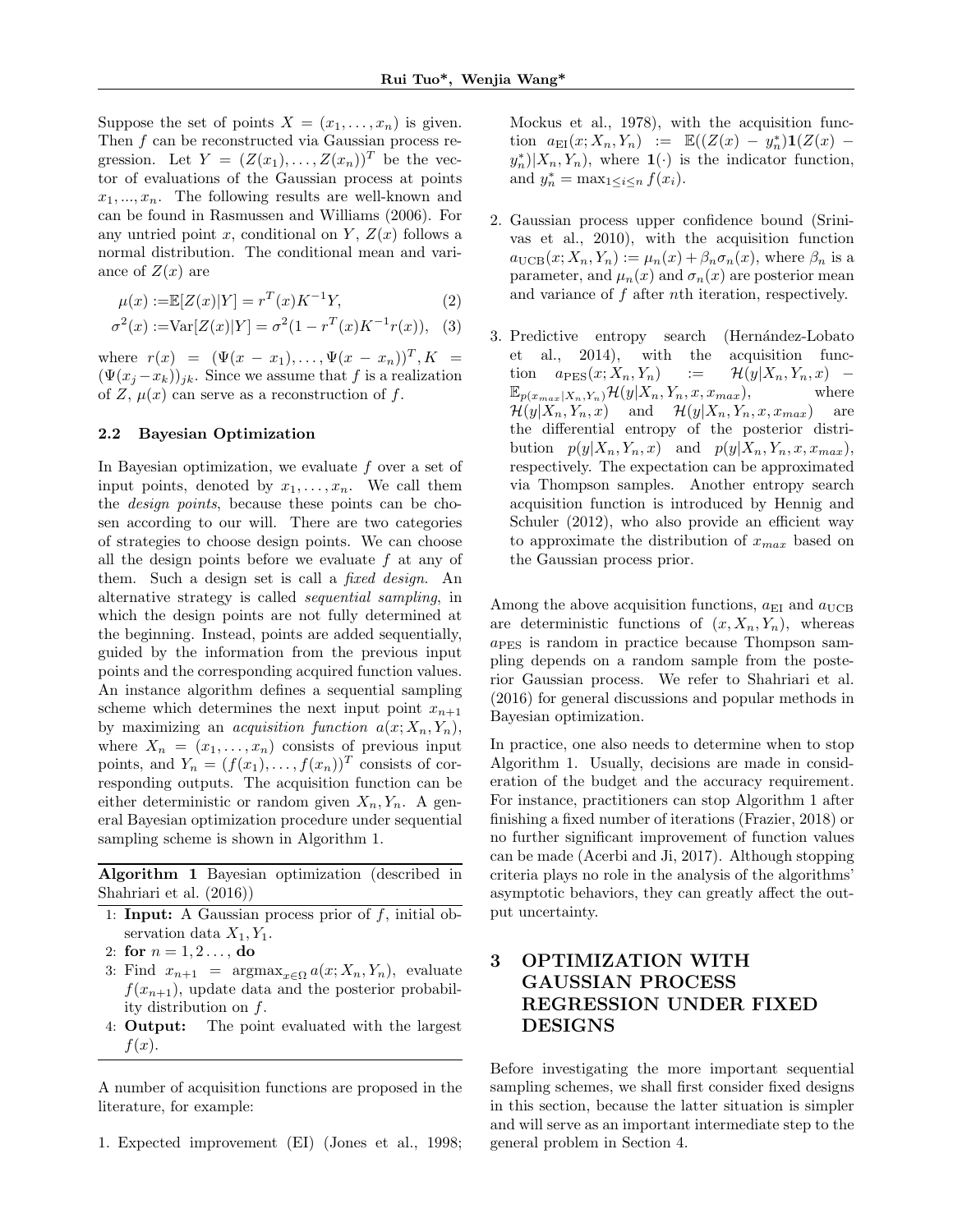#### 3.1 Uniform Error Bound

Although the conditional distribution of  $Z(x)$  is simple as shown in (2)-(3), those for  $x_{max}$  and  $Z(x_{max})$  are highly non-trivial because they are nonlinear functionals of Z. In this work, we construct confidence regions for the maximum points and values using a uniform error bound for Gaussian process regression, given in Theorem 1. We will use the notion  $a \vee b := \max(a, b)$ . Also, we shall use the convention  $0/0 = 0$  in all statements in this article related to error bounds.

**Theorem 1.** Suppose Condition 1 holds. Let  $M =$  $\sup_{x \in \Omega} \frac{Z(x)-\mu(x)}{\sigma(x)\log^{1/2}(e\sigma/\sigma(x))}$ , where  $\mu(x)$  and  $\sigma(x)$  are given in  $(2)$  and  $(3)$ , respectively. Then the followings are true.

- 1.  $\mathbb{E}M \leq C_0\sqrt{p(1 \vee \log(A_0 D_{\Omega}))}$ , where  $C_0$  is a universal constant,  $A_0$  is as in Condition 1, and  $D_{\Omega} =$  $diam(\Omega)$  is the Euclidean diameter of  $\Omega$ .
- 2. For any  $t > 0$ ,  $\mathbb{P}(M \mathbb{E}M > t) \le e^{-t^2/2}$ .

In practice, Part 2 of Theorem 1 is hard to use directly because EM is difficult to calculate accurately. Instead, we can replace  $EM$  by its upper bound in Part 1 of Theorem 1. We state such a result in Corollary 1. Its proof is trivial.

Corollary 1. Under the conditions and notation of Theorem 1, for any constant C such that  $EM \n\leq$  $C\sqrt{p(1 \vee \log(A_0 D_{\Omega}))}$ , we have that for any  $t > 0$ ,

$$
\mathbb{P}(M - C\sqrt{p(1 \vee \log(A_0 D_\Omega))} > t) \le e^{-t^2/2}.
$$

To use Corollary 1, we need to determine the universal constant C and the moment of the spectral density  $A_0$ . According to our numerical simulations in Section 5 and Section F of the Supplementary material, we recommend using  $C = 1$  in practice. We shall discuss the calculation of  $A_0$  in Section 3.3.

#### 3.2 Uncertainty Quantification

In light of Corollary 1, we can construct a confidence upper limit of  $f$ . Algorithm 2 describes how to compute the confidence upper limit of  $f$  at a given untried x. For notational simplicity, we regard the dimension p, the variance  $\sigma^2$ , the moment  $A_0$  and the universal constant C as global variables so that Algorithm 2 has access to all of them.

Based on the UCL function in Algorithm 3, we can construct a confidence region for  $x_{max}$  and a confidence interval for  $f(x_{max})$ . These regions do not have explicit expressions. However, they can be approximated by calling UCL with many different  $x$ 's. Let Algorithm 2 Uniform confidence upper limit at a given point:  $UCL(x, t, X, Y)$ 

- 1: Input: Untried point x, significance parameter  $t$ , data  $X = (x_1, ..., x_n)^T, Y$ .
- 2: Set  $r = (\Psi(x x_1), \dots, \Psi(x x_n))^T, K =$  $(\Psi(x_j - x_k))_{jk}$ . Calculate  $\mu = r^T K^{-1}$  $\sqrt{ }$  $Y, s =$  $\sigma^2(1 - r^T K^{-1}r).$
- 3: Output:  $\mu+s\sqrt{\log(e\sigma/s)}(C\sqrt{p(1\vee \log(A_0D_\Omega))}+$ t).

 $Y = (f(x_1), \ldots, f(x_n))^T$ . The confidence region for  $x_{max}$  is defined as

$$
CR_t := \left\{ x \in \Omega : \text{UCL}(x, t, X, Y) \ge \max_{1 \le i \le n} f(x_i) \right\}. \tag{4}
$$

The confidence interval for  $f(x_{max})$  is defined as

$$
CI_t := \left[\max_{1 \le i \le n} f(x_i), \max_{x \in \Omega} \text{UCL}(x, t, X, Y)\right].
$$
 (5)

It is worth noting that the probability in Corollary 1 is not a posterior probability. Therefore, the regions given by (4) and (5) should be regarded as frequentist confidence regions under the Gaussian process model, rather than Bayesian credible regions. Such a frequentist nature has an alternative interpretation, shown in Corollary 2. Corollary 2 simply translates Corollary 1 from the language of stochastic processes to a deterministic function approximation setting, which fits the Bayesian optimization framework better. It shows that  $CR_t$  in (4) and  $CI_t$  in (5) are confidence region of  $x_{max}$  and  $f(x_{max})$  with confidence level  $1 - e^{-t^2/2}$ , respectively. In particular, to obtain a 95% confidence region, we use  $t = 2.448$ .

Corollary 2. Let  $C(\Omega)$  be the space of continuous functions on  $\Omega$  and  $\mathbb{P}_Z$  be the law of Z. Then there exists a set  $B \subset C(\Omega)$  so that  $\mathbb{P}_Z(B) \geq 1 - e^{-t^2/2}$  and for any  $f \in B$ , its maximum point  $x_{max}$  is contained in  $CR_t$  defined in (4), and  $f(x_{max})$  is contained in  $CI_t$  defined in (5).

In practice, the shape of  $CR_t$  can be highly irregular and representing the region of  $CR_t$  can be challenging. If  $\Omega$  is of one or two dimensions, we can choose a fine mesh over  $\Omega$  and call UCL $(x, t, X, Y)$  for each mesh grid point  $x$ . In a general situation, we suggest calling  $\text{UCL}(x, t, X, Y)$  with randomly chosen x's and using the k-nearest neighbors algorithm to represent  $CR_t$ .

#### 3.3 Calculating  $A_0$

For an arbitrary  $\Psi$ , calculation of  $A_0$  in (1) can be challenging. Fortunately, for two most popular correlation functions in one dimension, namely the Gaussian and the Matérn correlation functions (Rasmussen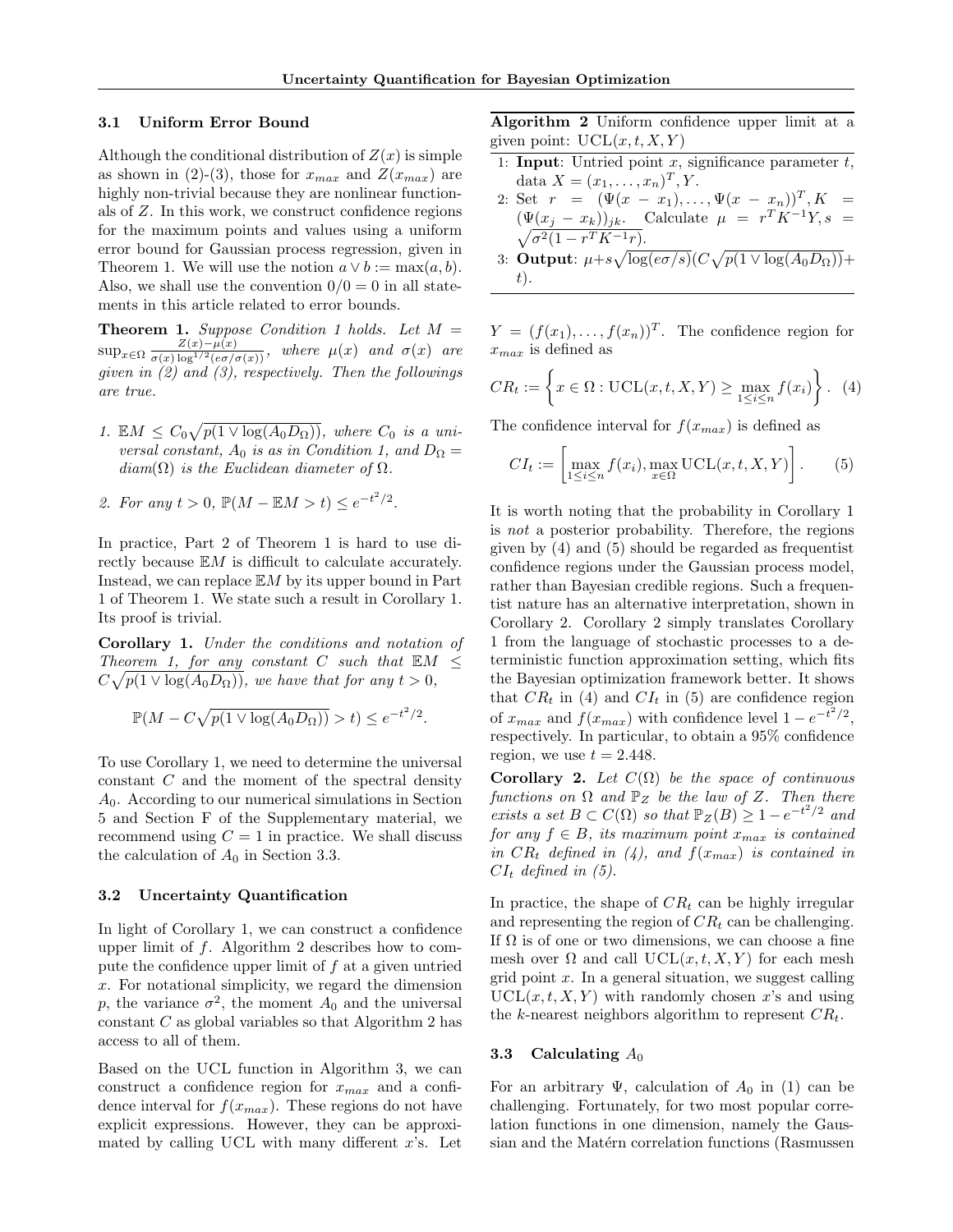and Williams, 2006),  $A_0$  can be calculated in closed form. The results are summarized in Table 1. In Table 1,  $\Gamma(\cdot)$  is the Gamma function and  $K_{\nu}(\cdot)$  is the modified Bessel function of the second kind.

For multi-dimensional problems, a common practice is to use product correlation functions. Specifically, suppose  $\Psi_1, \ldots, \Psi_p$  are one-dimensional correlation functions. Then their product  $\Psi(x) = \prod_{i=1}^p \Psi(x_i)$ forms a  $p$ -dimensional correlation function, where  $x =$  $(x_1, \ldots, x_p)^T$ . If a product correlation function is used, the calculation of  $A_0$  is easy. It follows from the elementary properties of Fourier transform that  $\tilde{\Psi}(x) =$  $\prod_{i=1}^p \tilde{\Psi}_i(x_i)$ . Let  $X_i$  be a random variable with probability density function  $\Psi_i$ . Then  $A_0 = \sum_{i=1}^p \mathbb{E}|X_i|$ , i.e., the value of  $A_0$  corresponding to a product correlation function is the sum of those given by the marginal correlation functions. If each  $\Psi_i$  is either a Gaussian or Matérn correlation function, then  $\mathbb{E}|X_i|$ 's can be read from Table 1.

# 4 UNCERTAINTY QUANTIFICATION FOR SEQUENTIAL SAMPLINGS

In Bayesian optimization, sequential samplings are more popular, because such approaches can utilize the information from the previous responses and choose new design points in the area which is more likely to contain the maximum points. In this section, we present our uncertainty quantification methodology for sequential samplings, as well as the theoretical guarantees.

### 4.1 Methodology

In this subsection, we construct confidence regions for the maximum points and values under sequential sampling scheme, as presented in Algorithm 3. In the rest of this work, let  $T$  be the number of iterations when an instance of Algorithm 1 stops and  $D_{\Omega}$  be the diameter of  $\Omega$ . It is worth noting that under sequential sampling scheme,  $T$  can be a random variable, which introduces additional randomness of the confidence interval, and complicates the theoretical analysis. Given *n*, we denote  $X_{1:n} = (x_1, \ldots, x_{m_n})$ , where each  $x_i$  is corresponding to one data point and  $m_n$  is the number of sampled points after  $n$  iterations of the algorithm, and  $Y_{1:n} = (f(x_1), \ldots, f(x_{m_n}))^T$ . In this work, we allow  $m_n \geq 1$ , which means that we can sample one point or a batch of points at a time in each iteration.

Let 
$$
g(x) = \mathrm{UCL}(x, t, X_{1:T}, Y_{1:T}),
$$

$$
CR_t^{\text{seq}} := \left\{ x \in \Omega : g(x) \ge \max_{1 \le i \le m_T} f(x_i) \right\},\qquad(6)
$$

$$
CI_t^{\text{seq}} := \left[ \max_{1 \le i \le m_T} f(x_i), \max_{x \in \Omega} g(x) \right]. \tag{7}
$$

Algorithm 3 Confidence regions for  $x_{\text{max}}$  and  $f(x_{\text{max}})$ 

- 1: **Input:** Significance parameter t, data  $X_{1:T}, Y_{1:T}$ collected from an instance of Bayesian optimization algorithm.
- 2: For point  $x \in \Omega$ , set  $r(x) = (\Psi(x x_1), \ldots, \Psi(x x_n))$  $(x_{m_T})^T$ ,  $K = (\Psi(x_j - x_k))_{jk}$ . Calculate

$$
\mu_T(x) = r(x)^T K^{-1} Y_{1:T}, \qquad (8)
$$

$$
s_T(x) = \sqrt{\sigma^2 (1 - r(x)^T K^{-1} r(x))}.
$$
 (9)

- 3: Compute  $UCL(x, t, X_{1:T}, Y_{1:T})$  via Algorithm 2.
- 4: Let  $g(x) = \text{UCL}(x, t, X_{1:T}, Y_{1:T})$ . Calculate  $CR_t^{\text{seq}}$  and  $CI_t^{\text{seq}}$  via (6) and (7), respectively.
- 5: Output: The confidence region  $CR_t^{\text{seq}}$  for  $x_{max}$ and the confidence interval  $\tilde{CI}^{\text{seq}}_t$  for  $f(x_{max})$ .

In Section 4.2, we will show that under the condition that f is a realization of Z,  $CR_t^{\text{seq}}$  and  $CI_t^{\text{seq}}$  are confidence regions of  $x_{max}$  and  $f(x_{max})$ , respectively, with a simultaneous confidence level at least  $1 - e^{-t^2/2}$ , respectively. In particular, to obtain a 95% confidence region, we use  $t = 2.448$ . The calculation of  $A_0$  follows the discussion in Section 3.3, and we recommend using  $C = 1$  in practice, as in Algorithm 2.

#### 4.2 Theory

To facilitate our mathematical analysis, we first state the general Bayesian optimization framework in a rigorous manner. Recall that we assume that  $f$  is a realization of a Gaussian process Z with correlation function Ψ. From this Bayesian point of view, we shall not differentiate  $f$  and  $Z$  in this section.

Denote the vectors of input and output points in the nth iteration as  $X_n$  and  $Y_n$ , respectively. Let  $X_{1:n}$  and  $Y_{1:n}$  be as in Section 4.1. Because  $X_{1:n}$  and  $Y_{1:n}$  are random, the data  $(X_{1:n}, Y_{1:n}^T)$  is associated with the σ-algebra Fn, defined as the σ-algebra generated by  $(X_{1:n}, Y_{1:n}^T)$ . When the algorithm just starts, the data is an empty set, which is associated with the trivial σ-algebra F0. In each sampling-evaluation iteration, a sequential sampling strategy, which determines the next sample point or a batch of points based on the current data, is applied. Clearly, such strategy should not depend on unobserved data. After each samplingevaluation iteration, a stopping criterion is checked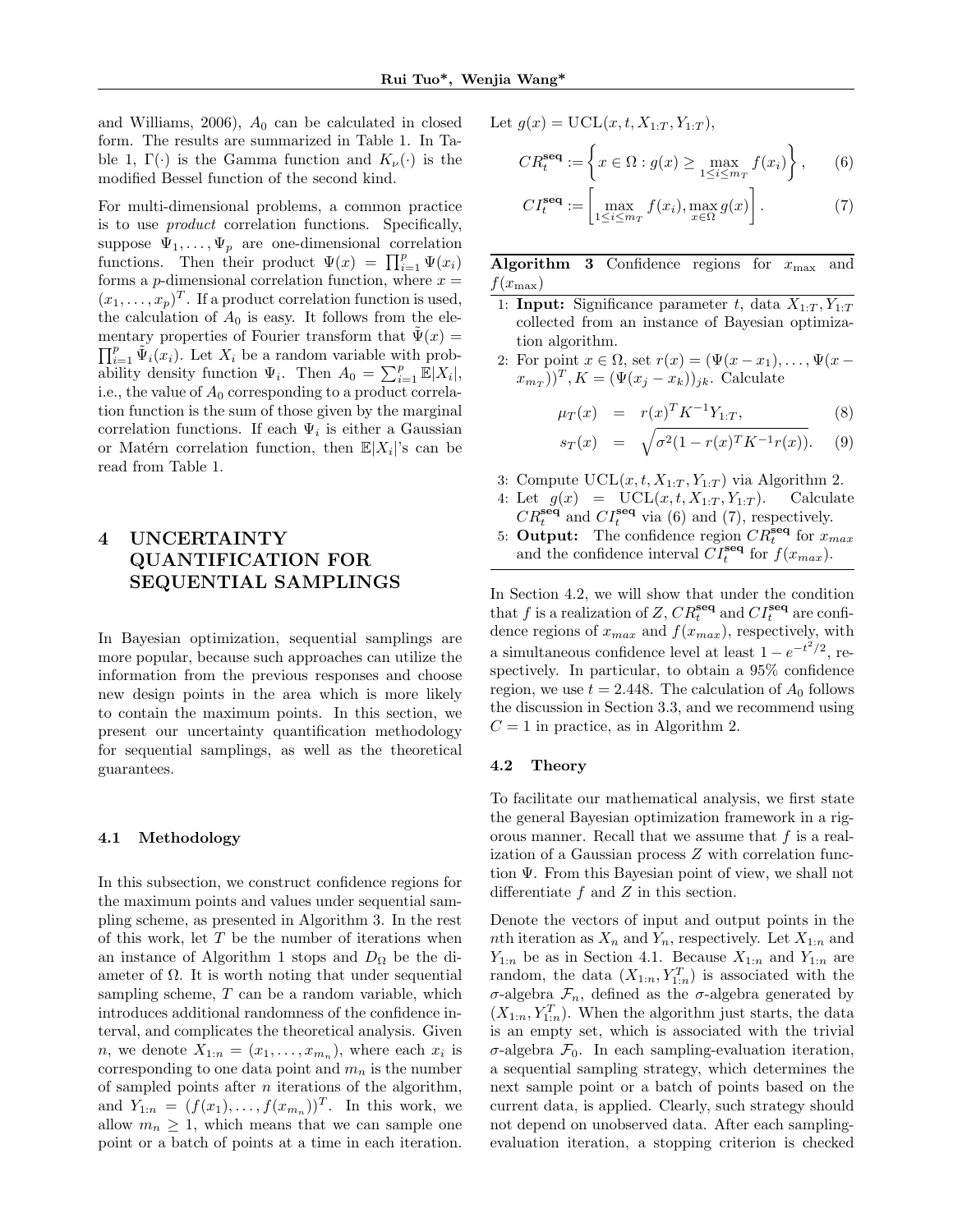Uncertainty Quantification for Bayesian Optimization

| Correlation family   | Gaussian                                                | Matérn                                                                                                                                                              |
|----------------------|---------------------------------------------------------|---------------------------------------------------------------------------------------------------------------------------------------------------------------------|
| Correlation function | $\exp\{-(x/\theta)^2\}$                                 | $\left(\frac{2\sqrt{\nu} x }{a}\right)$<br>$K_{\nu} \left( \frac{2\sqrt{\nu}  x }{a} \right)$<br>$\frac{1}{\Gamma(\nu)2^{\nu-1}}\left(\frac{2\sqrt{2}}{\nu}\right)$ |
| Spectral density     | $\frac{\theta}{2\sqrt{\pi}}\exp\{-\omega^2\theta^2/4\}$ | $\frac{\Gamma(\nu+1/2)}{\Gamma(\nu)\sqrt{\pi}}\left(\frac{4\nu}{\theta^2}\right)^{\nu}\left(\omega^2+\frac{4\nu}{\theta^2}\right)^{-(\nu+1/2)}$                     |
|                      |                                                         | $\frac{4\sqrt{\nu}\Gamma(\nu+1/2)}{\sqrt{\pi}(2\nu-1)\theta\Gamma(\nu)}$ for $\nu > 1/2$                                                                            |

Table 1: Gaussian And Matérn Correlation Families.

and to determine whether to terminate the algorithm. A stopping decision should depend only on the current data and/or prespecified values such as computational budget, and should not depend on unobserved data either. Let T be the number of iterations when the algorithm stops. Then a Bayesian optimization algorithm must satisfy the following conditions.

- 1. Conditional on  $\mathcal{F}_{n-1}$ ,  $X_n$  and Z are mutually independent for  $n = 1, 2, \ldots$
- 2. T is a stopping time with respect to the filtration { $\mathcal{F}_n$ }<sup>∞</sup><sub>n=0</sub>. We further require 1 ≤ T < +∞, *a.s.*, to ensure a meaningful Bayesian optimization procedure.

We shall establish a generic theory that bounds the uniform prediction error, which can be applied to any instance algorithms of Bayesian optimization. It is worth noting that several literature, including Sniekers and van der Vaart (2015); Yoo et al. (2016); Yang et al. (2017); Kuriki et al. (2019); Azzimonti et al. (2019); Azaïs et al. (2010), investigate uncertainty quantification methods which are not within the Bayesian optimization or sequential sampling scheme, and cannot be directly applied to quantify the uncertainties of outputs of Bayesian optimization.

In Bayesian optimization, sequential samplings are more popular, because such approaches can utilize the information from the previous responses and choose new design points in the area which is more likely to contain the maximum points. Similar to Section 3, we first quantify the uncertainty of  $Z(\cdot) - \mu_T(\cdot)$ . Note that  $Z(\cdot) - \mu_T(\cdot)$  is generally *not* a Gaussian process, because in the sequential samplings situation, the stopping time T is random. Nonetheless, an error bound similar to that in Theorem 1 is still valid. In the following theorem, we define

$$
\mu_n(x) := r_n^T(x) K_n^{-1} Y_{1:n},\tag{10}
$$

$$
\sigma_n^2(x) := \sigma^2 (1 - r_n^T(x) K_n^{-1} r_n(x)), \tag{11}
$$

where  $r_n(x) = (\Psi(x - x_1), \dots, \Psi(x - x_{m_n}))^T$ ,  $K_n =$  $(\Psi(x_j-x_k))_{jk}.$ 

Theorem 2. (Uncertainty quantification for sequential samplings) Suppose Condition 1 holds.

Given an instance of Bayesian optimization algorithm, let

$$
M_n = \sup_{x \in \Omega} \frac{Z(x) - \mu_n(x)}{\sigma_n(x) \log^{1/2} (e \sigma / \sigma_n(x))},
$$

where  $\mu_n(x)$  and  $\sigma_n(x)$  are given in (10) and (11), respectively. Then for any  $t > 0$ ,

$$
\mathbb{P}(M_T - C\sqrt{p(1 \vee \log(A_0 D_\Omega))} > t) \le e^{-t^2/2}, \quad (12)
$$

where  $C, A_0, D_\Omega$  are the same as in Corollary 1.

The proof of Theorem 2 can be found in Appendix D. The major difficulty of proving Theorem 2 is that the stopping time  $T$  is random, which introduces extra uncertainties of the output of a Bayesian optimization algorithm. The probability bound (12) has a major advantage: the constant  $C$  is independent of the specific Bayesian optimization algorithm, and it can be chosen the same as that for fixed designs. This suggests that when calibrating  $C$  via numerical simulations (see Section 5 and Appendix F), we only need to simulate for fixed-design problems, and the resulting constant C can be used for the uncertainty quantification of all past and possible future Bayesian optimization algorithms. The dimension  $p$  does not influence our uncertainty quantification a lot, in the sense that only  $\sqrt{p}$  appears in (12). However, the dimension will strongly influence the performance of Bayesian optimization (Bull, 2011), which could lead to a large confidence region.

Analogous to Corollary 2, we can restate Theorem 2 under a deterministic setting in terms of Corollary 3. In this situation, we have to restrict ourselves to deterministic instances of Bayesian optimization algorithms, in the sense that the sequential sampling strategy is a deterministic map, such as the first two examples in Section 2.2.

Corollary 3. Let  $C(\Omega)$  be the space of continuous functions on  $\Omega$  and  $\mathbb{P}_Z$  be the law of Z. Given a deterministic instance of Bayesian optimization algorithm, there exists a set  $B \subset C(\Omega)$  so that  $\mathbb{P}_Z(B) \geq 1 - e^{-t^2/2}$ and for any  $f \in B$ , its maximum point  $x_{max}$  is contained in  $CR_t^{\text{seq}}$  defined in (6), and  $f(x_{max})$  is contained in  $CI_t^{\text{seq}}$  defined in (7).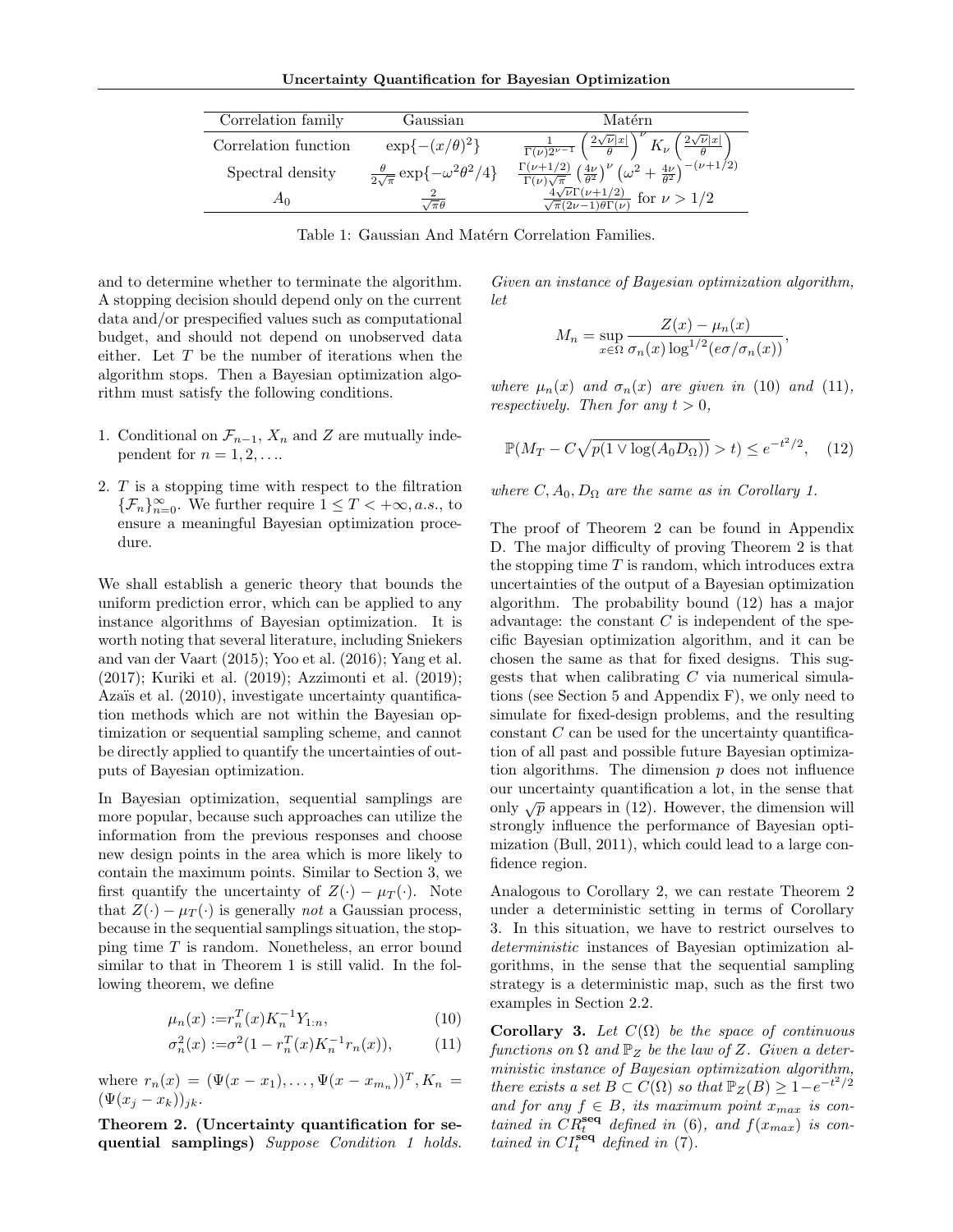# 5 CALIBRATING C VIA SIMULATION STUDIES

To construct confidence regions (4) and (6), and confidence intervals (5) and (7), we need to specify the constant C. An upper bound of the constant C in Theorem 1 can be obtained by examine the proof of Lemma A.1 and Theorem A.1. However, this theoretical upper bound can be too large for practical use. In this work, we consider estimating  $C$  via numerical simulation. The details are presented in Appendix F. Here we outline the main conclusions of our simulation studies.

Our main conclusions are: 1)  $C = 1$  is a robust choice for most of the cases; 2) for the cases with Gaussian correlation functions or small  $A_0D_{\Omega}$ , choosing  $C=1$ may lead to very conservative confidence regions. We suggest practitioners first consider  $C = 1$  to obtain robust confidence regions. When users believe that this robust confidence region is too conservative, they can use the value in Table F.1 or F.2 corresponding to their specific setting, or run similar numerical studies as in Appendix F to calibrate their own C.

### 6 NUMERICAL EXPERIMENTS

In this section, we conduct several numerical studies to compare the performance between the proposed confidence interval  $CI_t^{\text{seq}}$  as in (7) and the naive bound of Gaussian process. The nominal confidence levels are 95% for both methods. The naive 95% confidence upper bound, denoted by  $CI_G$ , is defined as the usual pointwise upper bound of Gaussian process, i.e.,

$$
CI_G := \left[ \max_{1 \le i \le m_T} f(x_i), \max_{x \in \Omega} \mu_T(x) + q_{0.05} \sigma_T(x) \right],
$$
\n(13)

where  $q_{0.05}$  is the 0.95 quantile of the standard normal distribution,  $\mu_T(x)$  and  $\sigma_T(x)$  are given in (8) and (9), respectively. As suggested in Section 5, we use  $C = 1$ and  $t = 2.448$  in  $CI_t^{\text{seq}}$ .

#### 6.1 Well-Specified Gaussian Process

We first consider that the underlying truth is a Gaussian process with known covariance function. We consider the Matérn correlation functions (see Table 1) with  $\nu = 1.5, 2.5, 3.5, \text{ and } A_0 D_\Omega = 25.$  We simulate Gaussian processes on  $\Omega = [0,1]^2$  for each  $\nu$ . We use optimal Latin hypercube designs (Stocki, 2005) to generate five initial points. We employs  $a_{\text{UCB}}$  (see Section 2.2) as the acquisition function, where the parameter  $\beta_n$  is chosen as the theoretically optimal parameter, suggested by Srinivas et al. (2010).

We repeat the above procedure 100 times to estimate the coverage rate by calculating the relative frequency of the event  $f(x_{\text{max}}) \in CI_t^{\text{seq}}$  or  $f(x_{\text{max}}) \in CI_G$ . We also compare  $CI_t^{\text{seq}}$  and  $CI_G$  with the "optimal upper bound" in the sense that we choose a constant  $a_{\nu}$  and the confidence upper bound

$$
CI_a := \left[\max_{1 \le i \le m_T} f(x_i), \max_{x \in \Omega} \mu_T(x) + a_{\nu} \sigma_T(x)\right],
$$

such that the relative frequency of the event  $f(x_{\text{max}}) \in$  $CI_a$  is exactly 95%, where  $a_{\nu}$  only depends on  $\nu$ . Then we plot the coverage rate of  $CI_t^{\text{seq}}$  and  $CI_G$ , and the width of  $CI_t^{\text{seq}}, CI_G$ , and  $CI_a$  under 5, 10, 15, 20, 25, 30 iterations, respectively.

Panels 1 and 2 in Figure 1 shows the coverage rates and the width of the confidence intervals under different smoothness with  $\nu = 1.5, 2.5, 3.5$ . From the Panel 1 in Figure 1, we find that the coverage rate of  $CI_t^{\text{seq}}$ is almost 100% for all the experiments, while  $CI_G$  has a lower coverage rate no more than 75%. Thus the proposed method is conservative while the naive one is permissive. Such a result shows that using the naive method may be risky in practice, because the naive one underestimates the uncertainties. The coverage results support our theory and conclusions made in Section 4.2. As shown by the Panel 2 in Figure 1, the widths of  $CI_t^{\text{seq}}$  are about five times of  $CI_G$ , and about 2-2.5 times of  $CI_a$ . The ratio decreases as the number of iterations increases. The inflation in the width of confidence intervals is the cost of gaining confidence.

#### 6.2 Misspecified Gaussian Process

Although our theory does not cover the case when the Gaussian process is misspecified, we conduct numerical studies to study the influence of model misspecification. The misspecification is in the sense that the correlation function is misspecified. Specifically, we consider the Matérn correlation functions with  $\nu_0 = 1.5, 2.5, 3.5, \text{ and } A_0 D_\Omega = 25.$  The rest of the settings are the same as those in Section 6.1. The only difference is that, we use Matérn correlation functions with  $\nu = 1.5, 2.5, 3.5$  to construct predictors and confidence intervals for each  $\nu_0$ . The coverage rates of  $CI_t^{\text{seq}}$  and  $CI_G$  and the width of  $CI_t^{\text{seq}}, CI_G$ , and  $CI_a$ are shown in Panels 1-6 in Figure G.1 in Appendix G. We find similar patterns as discussed in Section 6.1, namely, the proposed confidence interval is conservative while the naive one is permissive. We also find that for each  $\nu_0$ , the width of confidence intervals does not change a lot for different  $\nu$ . These findings indicate that our theory may work for the misspecified case, while the theoretical development needs further study.

We also consider another case of misspecification,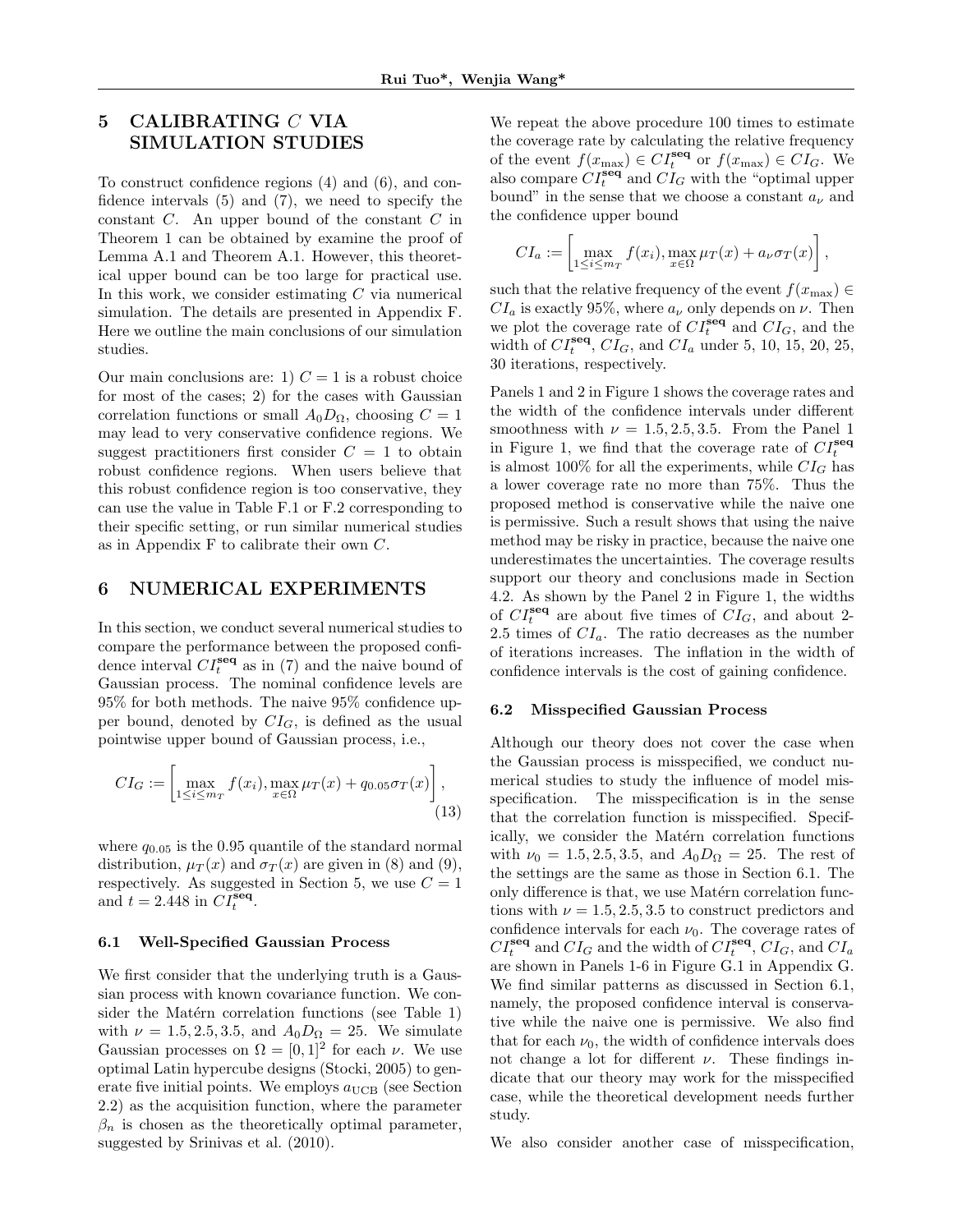

Figure 1: Coverage rates of  $CI_t^{\text{seq}}$  and  $CI_G$  (Panel 1) and widths of  $CI_t^{\text{seq}}$ ,  $CI_G$ , and  $CI_a$  (Panel 2) under different scenarios. The nominal confidence level is 95%. The Gaussian process is well specified. More figures of misspecified cases are available in Appendix G.

where the correlation function used in the prediction is a rational quadratic kernel (Rasmussen and Williams, 2006) defined as

$$
\Psi_{QK}(x,x') = \left(1 + \frac{\|x-x'\|^2}{2\alpha\phi}\right)^{-\alpha},\,
$$

where  $\alpha, \phi > 0$  are parameters. Here we consider  $\alpha = 1$ as in Hennig and Schuler (2012). We choose  $\phi = 10$ and 20. The results are in Figure G.2 in Appendix G. From Figure G.2 it can be seen that both  $CI_t^{\text{seq}}$  and  $CI_G$  do not achieve the nominal level, but  $CI_t^{\text{seq}}$  is much closer to the nominal level than the naive one. This indicates that if the misspecification is severe, then it has a strong influence of uncertainty quantification, while our method is more robust than the naive one.

#### 6.3 Deterministic Functions

In this subsection, we consider three deterministic functions. Because a deterministic function is no longer random (thus not a Gaussian process), a model misspecification occurs. Furthermore, there is no definition of "confidence interval" for a deterministic function. Therefore, we evaluate the confidence intervals  $CI_t^{\text{seq}}$  and  $CI_G$  by checking whether they cover the optimal point after certain number of iterations.

In both numerical examples in this subsection, we use  $a_{\text{UCB}}$  (defined in Section 2.2) as the acquisition function. The iteration numbers we consider are 5, 10, 15, 20, 25, 30. There are three parameters needed to be specified in the Gaussian process regression: the smoothness parameter  $\nu$ , the constant  $A_0$  in Condition 1, and the variance  $\sigma^2$ . Following the usual approaches in Gaussian process regression (Santner et al., 2003), we impose a specific  $\nu$ , and estimate  $A_0$  and  $\sigma^2$  via maximum likelihood estimation based on the initial evaluations of the function values on the initial points. These estimated parameters are used for constructing the prior distribution of underlying functions and evaluation of  $a_{\text{UCB}}$  in Algorithm 1, and constructing confidence intervals  $CI_t^{\text{seq}}$  (by Algorithm 3) and  $CI_G$  (by (13)). For the conciseness, we put all the details and numerical results in this subsection to Appendix H, and only list the test functions we used in this section. Here we select three test functions from the Optimization category of Virtual Library of Simulation Experiemnts: Test function and Datasets (http://www.sfu.ca/ ssurjano/optimization.html).

• Modified test function in Higdon (2002):

$$
f_1(x) = 1.5 \sin(2\pi x/2) - 0.2 \sin(2\pi x/2.5) - (x-1)^2/120,
$$

where  $x \in [0, 8]$ . The modification is made because the original function is quite easy to be optimized.

• The test function in Keane et al.  $(2008)$ :

$$
f_3(x) = -(6x - 2)^2 \sin(12x - 4), x \in [0, 1].
$$

• The rescaled form of the Branin-Hoo function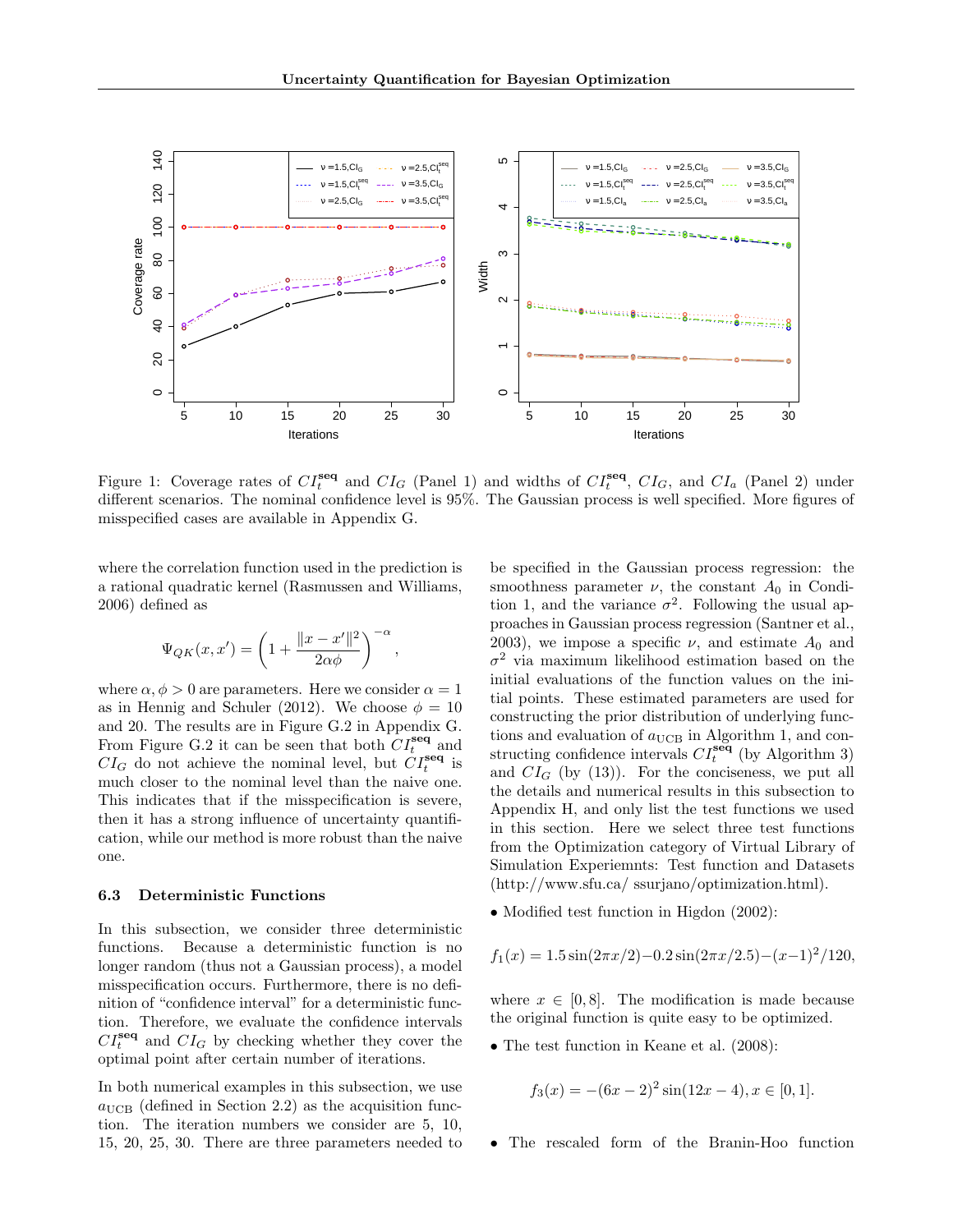(Picheny et al., 2013b):

$$
f_4(x) = -\frac{1}{51.95} \left( \left( \bar{x}_2 - \frac{5.1\bar{x}_1^2}{4\pi^2} + \frac{5\bar{x}_1}{\pi} - 6 \right)^2 + \left( 10 - \frac{10}{8\pi} \right) \cos(\bar{x}_1) - 44.82 \right),
$$

where  $\bar{x}_1 = 15x_1 - 5, \bar{x}_2 = 15x_2$ , and  $x = (x_1, x_2)^T \in$  $[0, 1]^2$ . This function has mean zero and variance one.

From Tables H.1-H.3 in Appendix H, we can see that our proposed confidence interval is more robust than the naive confidence interval. Unlike misspecified Gaussian processes, the smoothness plays a more important role in the effectiveness of the confidence intervals. This suggests that when the underlying truth is a deterministic function, this kind of model misspecification has a strong impact on the quality of uncertainty quantification. Robust uncertainty quantification methodologies for deterministic functions will be pursued in the future.

# 7 CONCLUSIONS AND DISCUSSION

In this work, we propose a novel methodology to construct confidence regions for the outputs given by any Bayesian optimization algorithm with theoretical guarantees. To the best of our knowledge, this is the first result of this kind. As a cost of its high flexibility, the confidence regions may be somewhat conservative, because they are constructed based on generic probability inequalities that may not be tight enough. Nevertheless, given the fact that naive methods may be highly permissive, the proposed method can be useful when a conservative approach is preferred, such as in reliability assessments. To improve the power of the proposed method, one needs to seek for more accurate inequalities in a future work. One might also need to derive better error bounds tailored to specific acquisition functions and specify the constants in the upper bounds, and find robust confidence intervals, or other uncertainty quantification methods, which can mitigate the impact of model misspecification. Other possible future extensions include considering more surrogate models, such as Decision trees or Tree Parzen estimators.

#### Acknowledgements

The authors are grateful to all reviewers for their helpful comments and suggestions. Tuo's research is supported by NSF DMS-1914636 and CCF-1934904.

#### References

- Acerbi, L. and Ji, W. (2017). Practical Bayesian optimization for model fitting with Bayesian adaptive direct search. In Advances in Neural Information Processing Systems, pages 1836–1846.
- Adler, R. J. and Taylor, J. E. (2009). Random Fields and Geometry. Springer Science & Business Media.
- Astudillo, R. and Frazier, P. I. (2019). Bayesian optimization of composite functions. arXiv preprint arXiv:1906.01537.
- Azaïs, J.-M., Bercu, S., Fort, J.-C., Lagnoux, A., and Lé, P. (2010). Simultaneous confidence bands in curve prediction applied to load curves. Journal of the Royal Statistical Society: Series C (Applied Statistics), 59(5):889–904.
- Azimi, J., Fern, A., and Fern, X. Z. (2010). Batch Bayesian optimization via simulation matching. In Advances in Neural Information Processing Systems, pages 109–117.
- Azzimonti, D., Ginsbourger, D., Rohmer, J., and Idier, D. (2019). Profile extrema for visualizing and quantifying uncertainties on excursion regions: application to coastal flooding. Technometrics, 61(4):474– 493.
- Bect, J., Bachoc, F., and Ginsbourger, D. (2019). A supermartingale approach to Gaussian process based sequential design of experiments. Bernoulli. To appear.
- Bull, A. D. (2011). Convergence rates of efficient global optimization algorithms. Journal of Machine Learning Research, 12(Oct):2879–2904.
- Calvin, J. (2005). One-dimensional global optimization for observations with noise. Computers  $\mathcal{B}$  Mathematics with Applications, 50(1-2):157–169.
- Calvin, J. M. (1997). Average performance of a class of adaptive algorithms for global optimization. The Annals of Applied Probability, 7(3):711–730.
- Contal, E., Buffoni, D., Robicquet, A., and Vayatis, N. (2013). Parallel Gaussian process optimization with upper confidence bound and pure exploration. In Joint European Conference on Machine Learning and Knowledge Discovery in Databases, pages 225– 240. Springer.
- Desautels, T., Krause, A., and Burdick, J. W. (2014). Parallelizing exploration-exploitation tradeoffs in Gaussian process bandit optimization. Journal of Machine Learning Research, 15(1):3873–3923.
- Diaz, G. I., Fokoue-Nkoutche, A., Nannicini, G., and Samulowitz, H. (2017). An effective algorithm for hyperparameter optimization of neural networks. IBM Journal of Research and Development,  $61(4/5):9-1$ .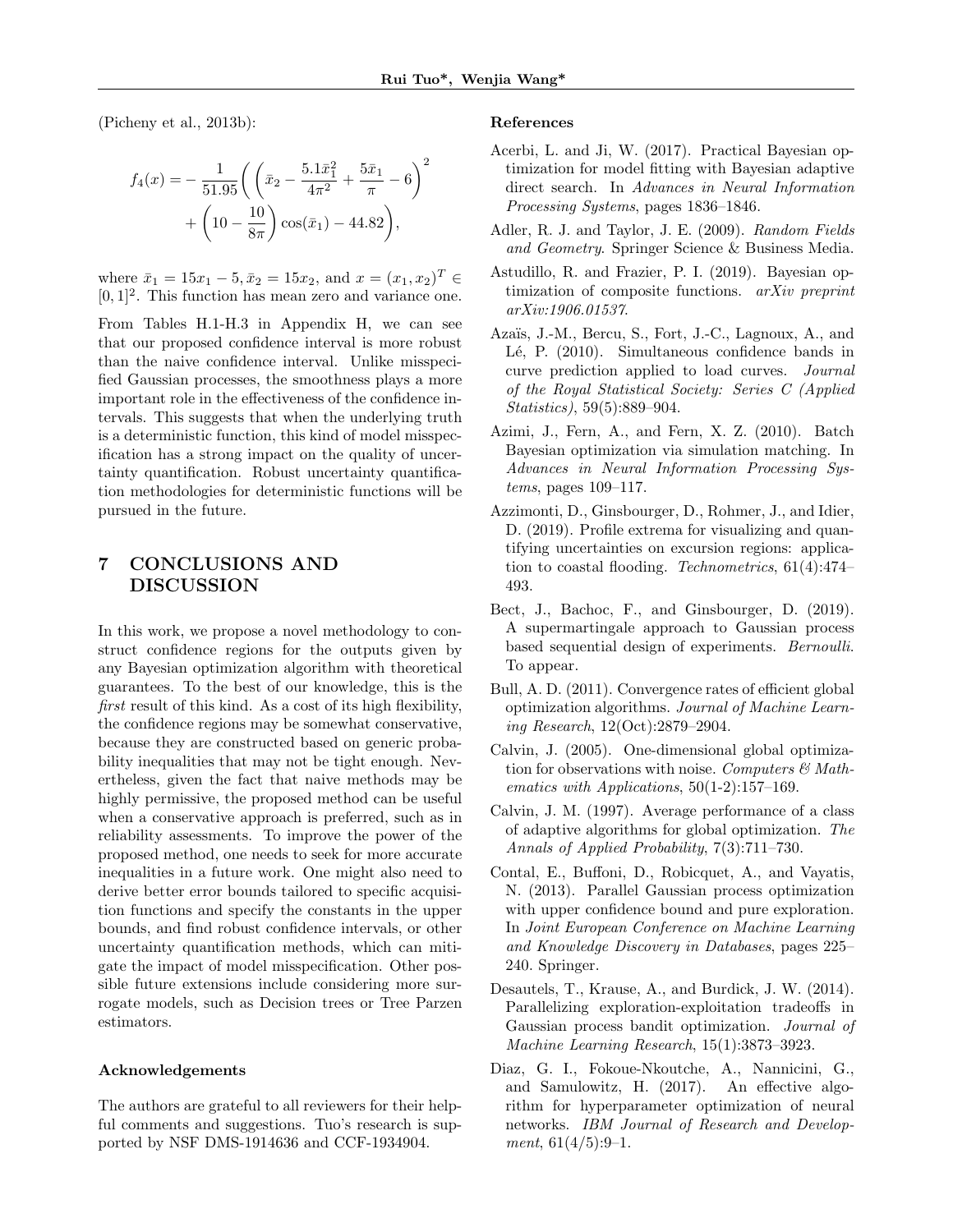- Driscoll, M. F. (1973). The reproducing kernel Hilbert space structure of the sample paths of a Gaussian process. Probability Theory and Related Fields, 26(4):309–316.
- Forrester, A., Sobester, A., and Keane, A. (2008). Engineering Design via Surrogate Modelling: A Practical Guide. John Wiley & Sons.
- Frazier, P. I. (2018). A tutorial on Bayesian optimization. arXiv preprint arXiv:1807.02811.
- Frazier, P. I. and Wang, J. (2016). Bayesian optimization for materials design. In Information Science for Materials Discovery and Design, pages 45–75.
- Häse, F., Roch, L. M., Kreisbeck, C., and Aspuru-Guzik, A. (2018). Phoenics: A Bayesian optimizer for chemistry. ACS Central Science, 4(9):1134–1145.
- Hennig, P. and Schuler, C. J. (2012). Entropy search for information-efficient global optimization. Journal of Machine Learning Research, 13(6).
- Hern´andez-Lobato, J. M., Hoffman, M. W., and Ghahramani, Z. (2014). Predictive entropy search for efficient global optimization of black-box functions. In Advances in Neural Information Processing Systems, pages 918–926.
- Higdon, D. (2002). Space and space-time modeling using process convolutions. In *Quantitative Meth*ods for Current Environmental Issues, pages 37–56. Springer.
- Huang, D., Allen, T. T., Notz, W. I., and Zeng, N. (2006). Global optimization of stochastic black-box systems via sequential kriging meta-models. Journal of Global Optimization, 34(3):441–466.
- Jones, D. R., Schonlau, M., and Welch, W. J. (1998). Efficient global optimization of expensive blackbox functions. Journal of Global Optimization, 13(4):455–492.
- Keane, A., Forrester, A., and Sobester, A. (2008). Engineering design via surrogate modelling: a practical guide. American Institute of Aeronautics and Astronautics, Inc.
- Klein, A., Falkner, S., Bartels, S., Hennig, P., and Hutter, F. (2017). Fast Bayesian optimization of machine learning hyperparameters on large datasets. In Artificial Intelligence and Statistics, pages 528–536.
- Kuriki, S., Wynn, H. P., et al. (2019). Optimal experimental design that minimizes the width of simultaneous confidence bands. Electronic Journal of Statistics, 13(1):1099–1134.
- Kushner, H. J. (1964). A new method of locating the maximum point of an arbitrary multipeak curve in the presence of noise. Journal of Basic Engineering,  $86(1):97-106.$
- Marco, A., Berkenkamp, F., Hennig, P., Schoellig, A. P., Krause, A., Schaal, S., and Trimpe, S. (2017). Virtual vs. real: Trading off simulations and physical experiments in reinforcement learning with Bayesian optimization. In 2017 IEEE International Conference on Robotics and Automation, pages 1557–1563.
- Mockus, J., Tiesis, V., and Zilinskas, A. (1978). The application of Bayesian methods for seeking the extremum. Towards Global Optimization, 2(117-129).
- Negoescu, D. M., Frazier, P. I., and Powell, W. B. (2011). The knowledge-gradient algorithm for sequencing experiments in drug discovery. INFORMS Journal on Computing, 23(3):346–363.
- Niederreiter, H. (1992). Random Number Generation and Quasi-Monte Carlo Methods, volume 63. SIAM.
- Picheny, V., Ginsbourger, D., Richet, Y., and Caplin, G. (2013a). Quantile-based optimization of noisy computer experiments with tunable precision. Technometrics, 55(1):2–13.
- Picheny, V., Wagner, T., and Ginsbourger, D. (2013b). A benchmark of kriging-based infill criteria for noisy optimization. Structural and Multidisciplinary Optimization, 48(3):607–626.
- Pollard, D. (1990). Empirical processes: Theory and applications. In NSF-CBMS Regional Conference Series in Probability and Statistics, pages i–86. JS-TOR.
- Rasmussen, C. E. and Williams, C. K. I. (2006). Gaussian Processes for Machine Learning. MIT Press.
- Ryzhov, I. O. (2016). On the convergence rates of expected improvement methods. Operations Research, 64(6):1515–1528.
- Santner, T. J., Williams, B. J., and Notz, W. I. (2003). The Design and Analysis of Computer Experiments. Springer Science & Business Media.
- Scott, W., Frazier, P., and Powell, W. (2011). The correlated knowledge gradient for simulation optimization of continuous parameters using Gaussian process regression. SIAM Journal on Optimization, 21(3):996–1026.
- Shahriari, B., Swersky, K., Wang, Z., Adams, R. P., and De Freitas, N. (2016). Taking the human out of the loop: A review of Bayesian optimization. Proceedings of the IEEE, 104(1):148–175.
- Shahriari, B., Wang, Z., Hoffman, M. W., Bouchard-Côté, A., and de Freitas, N.  $(2014)$ . An entropy search portfolio for Bayesian optimization. Stat, 1050:18.
- Sniekers, S. and van der Vaart, A. (2015). Credible sets in the fixed design model with Brownian motion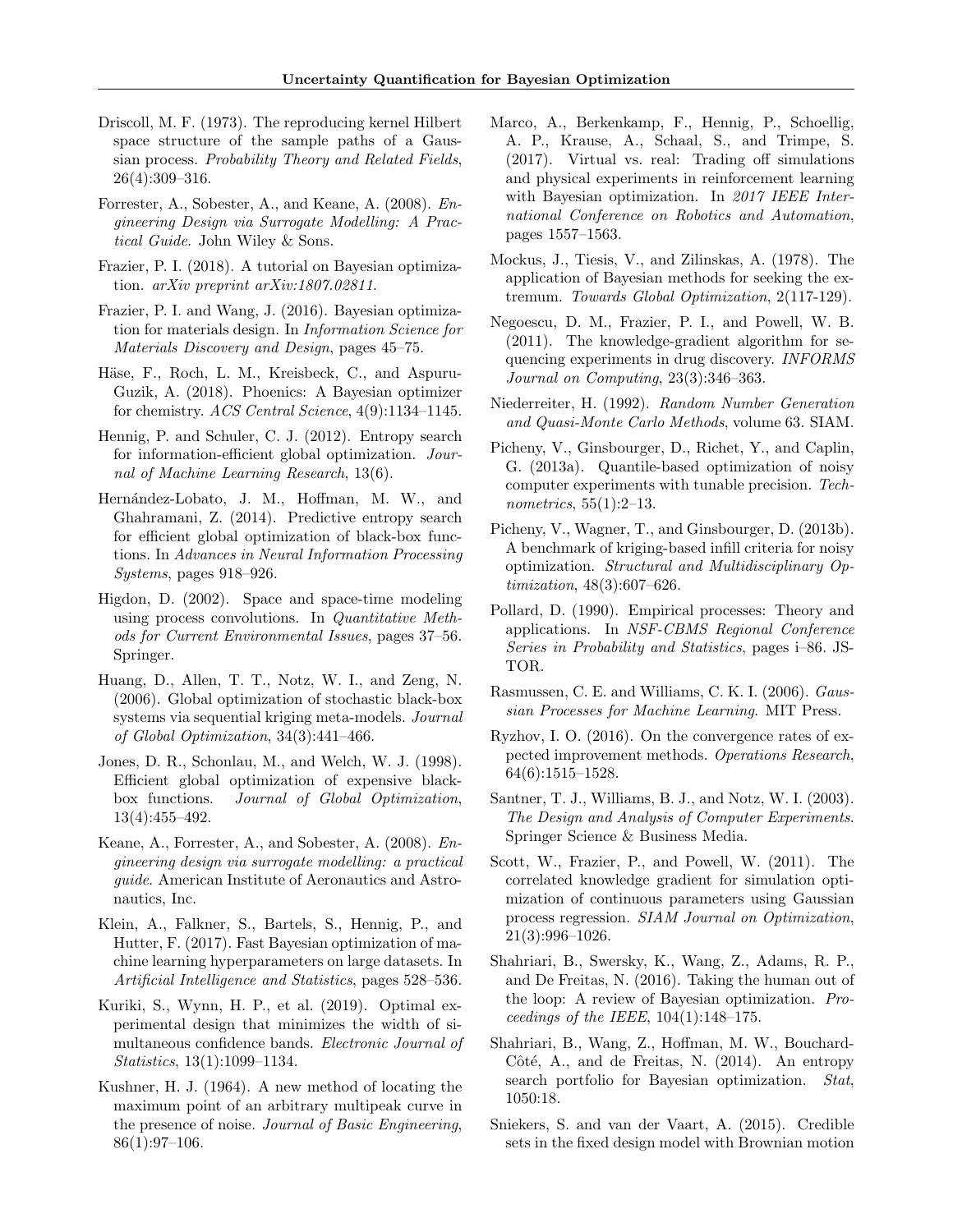prior. Journal of Statistical Planning and Inference, 166:78–86.

- Solomou, A., Zhao, G., Boluki, S., Joy, J. K., Qian, X., Karaman, I., Arróyave, R., and Lagoudas, D. C. (2018). Multi-objective Bayesian materials discovery: Application on the discovery of precipitation strengthened niti shape memory alloys through micromechanical modeling. Materials  $\mathcal{B}$  Design, 160:810–827.
- Srinivas, N., Krause, A., Kakade, S. M., and Seeger, M. (2010). Gaussian process optimization in the bandit setting: No regret and experimental design. In the 27th International Conference on Machine Learning.
- Stein, M. L. (1999). Interpolation of Spatial Data: Some Theory for Kriging. Springer Science & Business Media.
- Steinwart, I. (2019). Convergence types and rates in generic Karhunen-Loève expansions with applications to sample path properties. Potential Analysis, 51(3):361–395.
- Stocki, R. (2005). A method to improve design reliability using optimal latin hypercube sampling. Computer Assisted Mechanics and Engineering Sciences, 12(4):393.
- Talagrand, M. (1996). Majorizing measures: the generic chaining. The Annals of Probability, 24(3):1049–1103.
- van der Vaart, A. W. and Wellner, J. A. (1996). Weak Convergence and Empirical Processes. Springer.
- Vazquez, E. and Bect, J. (2010). Convergence properties of the expected improvement algorithm with fixed mean and covariance functions. Journal of Statistical Planning and inference, 140(11):3088–3095.
- Wang, W., Tuo, R., and Wu, C. F. J. (2020). On prediction properties of kriging: Uniform error bounds and robustness. Journal of the American Statistical Association, 115(530):920–930.
- Wendland, H. (2004). Scattered Data Approximation, volume 17. Cambridge University Press.
- Wilson, A., Fern, A., and Tadepalli, P. (2014). Using trajectory data to improve Bayesian optimization for reinforcement learning. Journal of Machine Learning Research, 15(1):253–282.
- Wu, J. and Frazier, P. (2016). The parallel knowledge gradient method for batch Bayesian optimization. In Advances in Neural Information Processing Systems, pages 3126–3134.
- Wu, J., Poloczek, M., Wilson, A. G., and Frazier, P. (2017). Bayesian optimization with gradients. In Advances in Neural Information Processing Systems, pages 5267–5278.
- Yang, Y., Shang, Z., and Cheng, G. (2017). Nonasymptotic theory for nonparametric testing. arXiv preprint arXiv:1702.01330.
- Yarotsky, D. (2013). Univariate interpolation by exponential functions and Gaussian RBFs for generic sets of nodes. Journal of Approximation Theory, 166:163–175.
- Yoo, W. W., Ghosal, S., et al. (2016). Supremum norm posterior contraction and credible sets for nonparametric multivariate regression. The Annals of Statistics, 44(3):1069–1102.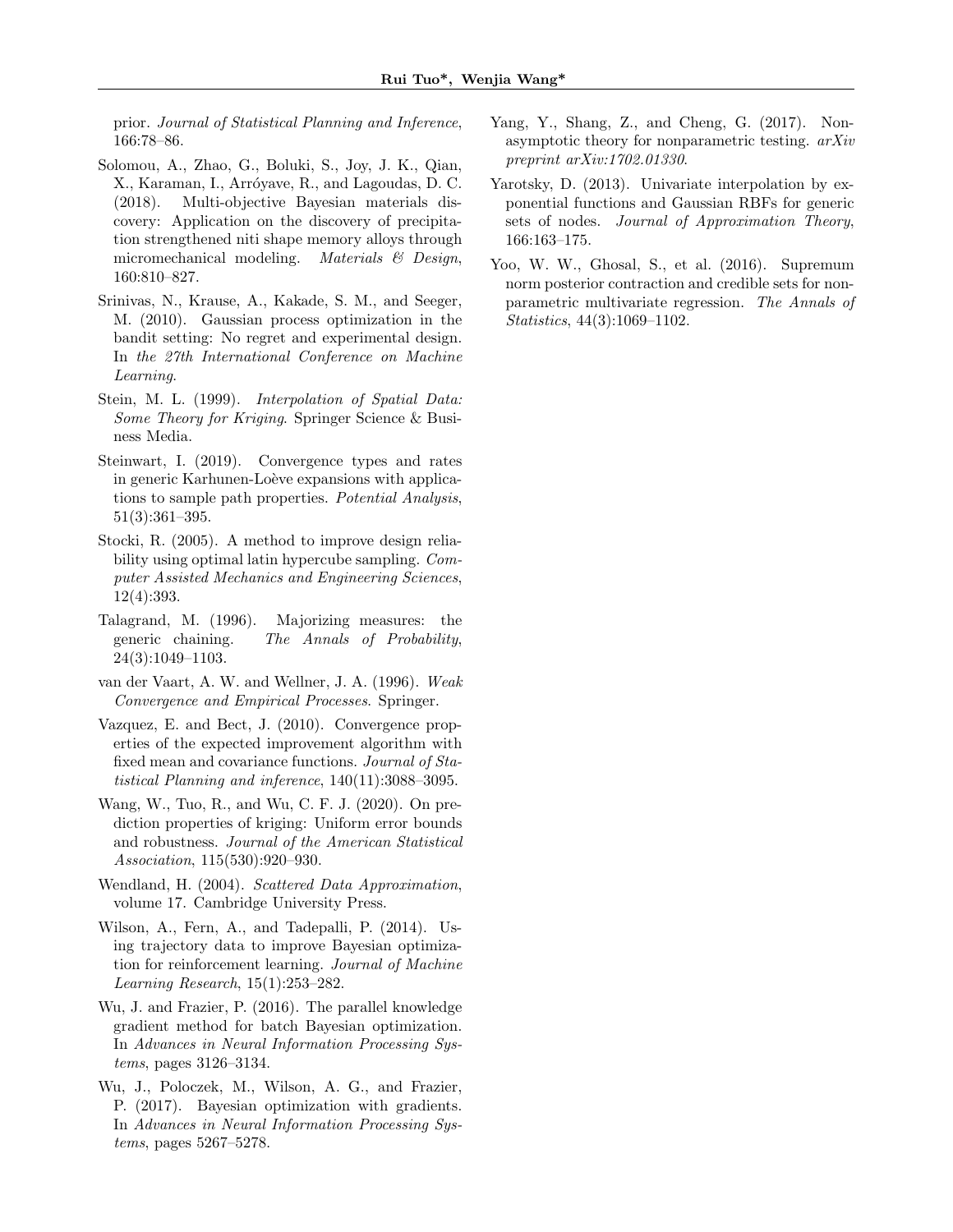# Supplementary Materials: Uncertainty Quantification for Bayesian Optimization

### A INEQUALITIES FOR GAUSSIAN PROCESSES

In this section, we review some inequalities on the maximum of a Gaussian process. Let  $G(x)$  be a separable zero-mean Gaussian process with  $x \in \Gamma$ . Define the metric on  $\Gamma$  by

$$
\mathfrak{d}_g(G(x_1), G(x_2)) = \sqrt{\mathbb{E}(G(x_1) - G(x_2))^2}.
$$

The  $\epsilon$ -covering number of the metric space  $(\Gamma, \mathfrak{d}_q)$ , denoted as  $N(\epsilon, \Gamma, \mathfrak{d}_q)$ , is the minimum integer N so that there exist N distinct balls in  $(\Gamma, \mathfrak{d}_q)$  with radius  $\epsilon$ , and the union of these balls covers  $\Gamma$ . Let D be the diameter of Γ with respect to the metric  $\mathfrak{d}_q$ . The supremum of a Gaussian process is closely tied to a quantity called the entropy integral, defined as

$$
\int_0^{D/2} \sqrt{\log N(\epsilon, \Gamma, \mathfrak{d}_g)} d\epsilon. \tag{A.1}
$$

For detailed discussion of entropy integral, we refer to Adler and Taylor (2009).

Lemma A.1 provides an upper bound on the expectation of the maximum value of a Gaussian process, which is Theorem 1.3.3 of Adler and Taylor (2009). Note that the right-hand side of (A.2) is an upper bound of Talagrand's majorizing measure (Talagrand, 1996). Talagrand's bound, albeit sharper, is not numerically tractable in the current context, because the covariance function of the GP regression posterior is highly nonstationary and complicated. Therefore, we apply Lemma A.1 in our proofs.

**Lemma A.1.** Let  $G(x)$  be a separable zero-mean Gaussian process with x lying in a  $\mathfrak{d}_q$ -compact set  $\Gamma$ , where  $\mathfrak{d}_q$ is the metric. Let N be the  $\epsilon$ -covering number. Then there exists a universal constant  $\eta$  such that

$$
\mathbb{E}\left(\sup_{x\in\Gamma}G(x)\right)\leq\eta\int_{0}^{D/2}\sqrt{\log N(\epsilon,\Gamma,\mathfrak{d}_{g})}d\epsilon.\tag{A.2}
$$

Lemma A.2, which is Theorem 2.1.1 of Adler and Taylor (2009), presents a concentration inequality. **Lemma A.2.** Let G be a separable Gaussian process on a  $\mathfrak{d}_q$ -compact  $\Gamma$  with mean zero, then for all  $u > 0$ ,

$$
\mathbb{P}\left(\sup_{x\in\Gamma} G(x) - \mathbb{E}(\sup_{x\in\Gamma} G(x)) > u\right) \le e^{-u^2/2\sigma_{\Gamma}^2},\tag{A.3}
$$

where  $\sigma_{\Gamma}^2 = \sup_{x \in \Gamma} \mathbb{E} G(x)^2$ .

Theorem A.1 is a slightly strengthened version of Theorem 1 of Wang et al. (2020). Its proof, in Section E, is based on Lemmas A.1-A.2 and some machinery from scattered data approximation Wendland (2004).

**Theorem A.1.** Suppose Condition 1 holds. Let  $\mu(x)$  and  $\sigma(x)$  be as in (2) and (3), respectively, and  $D_{\Omega} =$  $diam(\Omega)$  be the Euclidean diameter of  $\Omega$ . Then for any  $u > 0$ , and any closed deterministic subset  $A \subset \Omega$ , with probability at least  $1 - \exp\{-u^2/(2\sigma_A^2)\}\$ , the kriging prediction error has the upper bound

$$
\sup_{x \in A} Z(x) - \mu(x) \le \eta_1 \sigma_A \sqrt{p(1 \vee \log(A_0 D_\Omega))} \sqrt{\log(e \sigma / \sigma_A))} + u,\tag{A.4}
$$

where  $A_0$  is defined in Condition 1,  $\eta_1$  is a universal constant, and  $\sigma_A = \sup_{x \in A} \sigma(x)$ .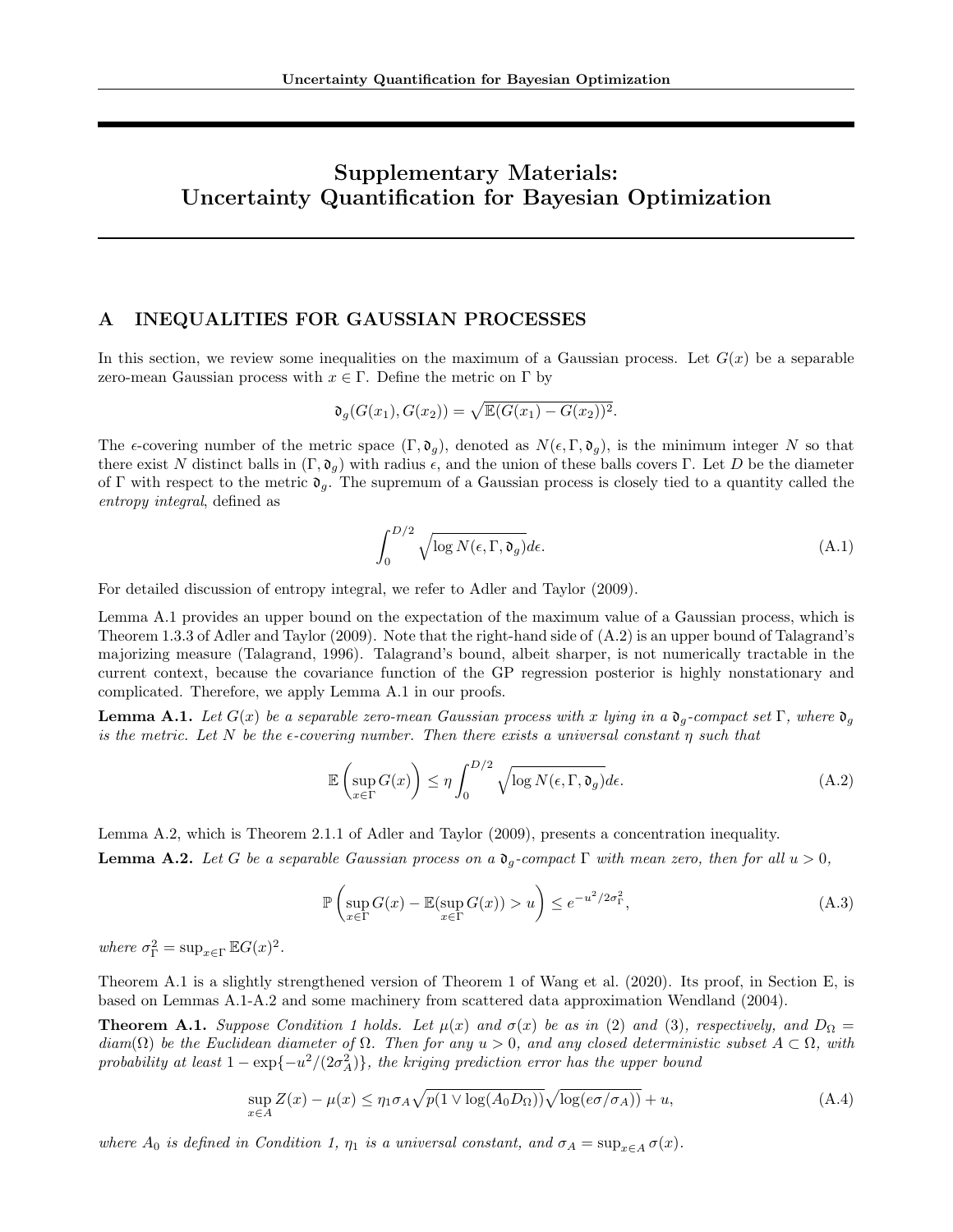### B PROOF OF THEOREM 1

We proof Theorem 1 by partitioning  $\Omega$  into subregions, and applying Theorem A.1 on each of them. Let  $\Omega_i = \{x \in \Omega | \sigma e^{-i} \leq \sigma(x) \leq \sigma e^{-i+1}\},\$  for  $i = 1, \ldots$  Let  $\sigma_i = \sup_{x \in \Omega_i} \sigma(x)$ .

Take  $\eta_2 = \eta_1$ √ 2e. By Theorem A.1, we have

$$
P\left(\sup_{x\in\Omega}\frac{Z(x)-\mu(x)}{\sigma(x)\log^{1/2}(e\sigma/\sigma(x))} > \eta_2\sqrt{p(1\vee\log(A_0D_\Omega))} + u\right)
$$
  
\n
$$
\leqslant \sum_{i=1}^{\infty} P\left(\sup_{x\in\Omega_i}\frac{Z(x)-\mu(x)}{\sigma(x)\log^{1/2}(e\sigma/\sigma(x))} > \eta_2\sqrt{p(1\vee\log(A_0D_\Omega))} + u\right)
$$
  
\n
$$
\leqslant \sum_{i=1}^{\infty} P\left(\sup_{x\in\Omega_i} Z(x)-\mu(x) > (\eta_2\sqrt{p(1\vee\log(A_0D_\Omega))} + u)\sigma e^{-i\sqrt{i}}\right)
$$
  
\n
$$
\leqslant \sum_{i=1}^{\infty} P\left(\sup_{x\in\Omega_i} Z(x)-\mu(x) > (\eta_2\sqrt{p(1\vee\log(A_0D_\Omega))} + u)\sigma_i\log^{1/2}(e\sigma/\sigma_i)/(\sqrt{2}e)\right)
$$
  
\n
$$
\leqslant \sum_{i=1}^{\infty} \exp\left\{-u^2\log(e\sigma/\sigma_i)/(4e^2)\right\}
$$
  
\n
$$
\leqslant \sum_{i=1}^{\infty} \exp\left\{-iu^2/(4e^2)\right\} = \frac{\exp\left\{-u^2/(4e^2)\right\}}{1 - \exp\left\{-u^2/(4e^2)\right\}},
$$

which, together with the fact that  $M \geq 0$ , implies the following upper bound of  $EM$ 

$$
\mathbb{E}M = \int_0^\infty \mathbb{P}(M > x) dx
$$
  
\n
$$
\leq \left(\int_0^{\eta_2 \sqrt{p(1 \vee \log(A_0 D_\Omega))} + 1} + \int_{\eta_2 \sqrt{p(1 \vee \log(A_0 D_\Omega))} + 1}^{\infty} \right) \mathbb{P}(M > x) dx
$$
  
\n
$$
\leq \eta_2 \sqrt{p(1 \vee \log(A_0 D_\Omega))} + 1 + \int_1^\infty \frac{2 \exp\{-x^2/(4e^2)\}}{1 - \exp\{-x^2/(4e^2)\}} dx
$$
  
\n
$$
\leq C_0 \sqrt{p(1 \vee \log(A_0 D_\Omega))}.
$$

To access the tail probability, we note that  $M - EM$  is also a Gaussian process with mean zero. Thus by Lemma A.2, we have

$$
\mathbb{P}(M - \mathbb{E}M > t) \le e^{-t^2/2\sigma_M^2},
$$

where

$$
\sigma_M^2 = \sup_{x \in \Omega} \mathbb{E} \frac{(Z(x) - \mu(x))^2}{\sigma(x)^2 \log(e\sigma/\sigma(x))} \le 1.
$$

Hence, we complete the proof.

### C INDEPENDENCE IN SEQUENTIAL GAUSSIAN PROCESS MODELING

The proof of Theorem 2 relies on certain independence properties of sequential Gaussian process modeling shown in Lemmas C.1-C.2. First we introduce some notation. For an arbitrary function f, and  $X = (x_1, \ldots, x_n)$ , define  $f(X) = (f(x_1), \ldots, f(x_n))^T$ , and

$$
\mathcal{I}_{\Psi,X}f(x) = r^T(x)K^{-1}f(X),\tag{C.1}
$$

where  $r = (\Psi(x - x_1), \dots, \Psi(x - x_n))^T$ ,  $K = (\Psi(x_j - x_k))_{jk}$ . For notational convenience, we define  $\mathcal{I}_{\Psi, \varnothing} f = 0$ .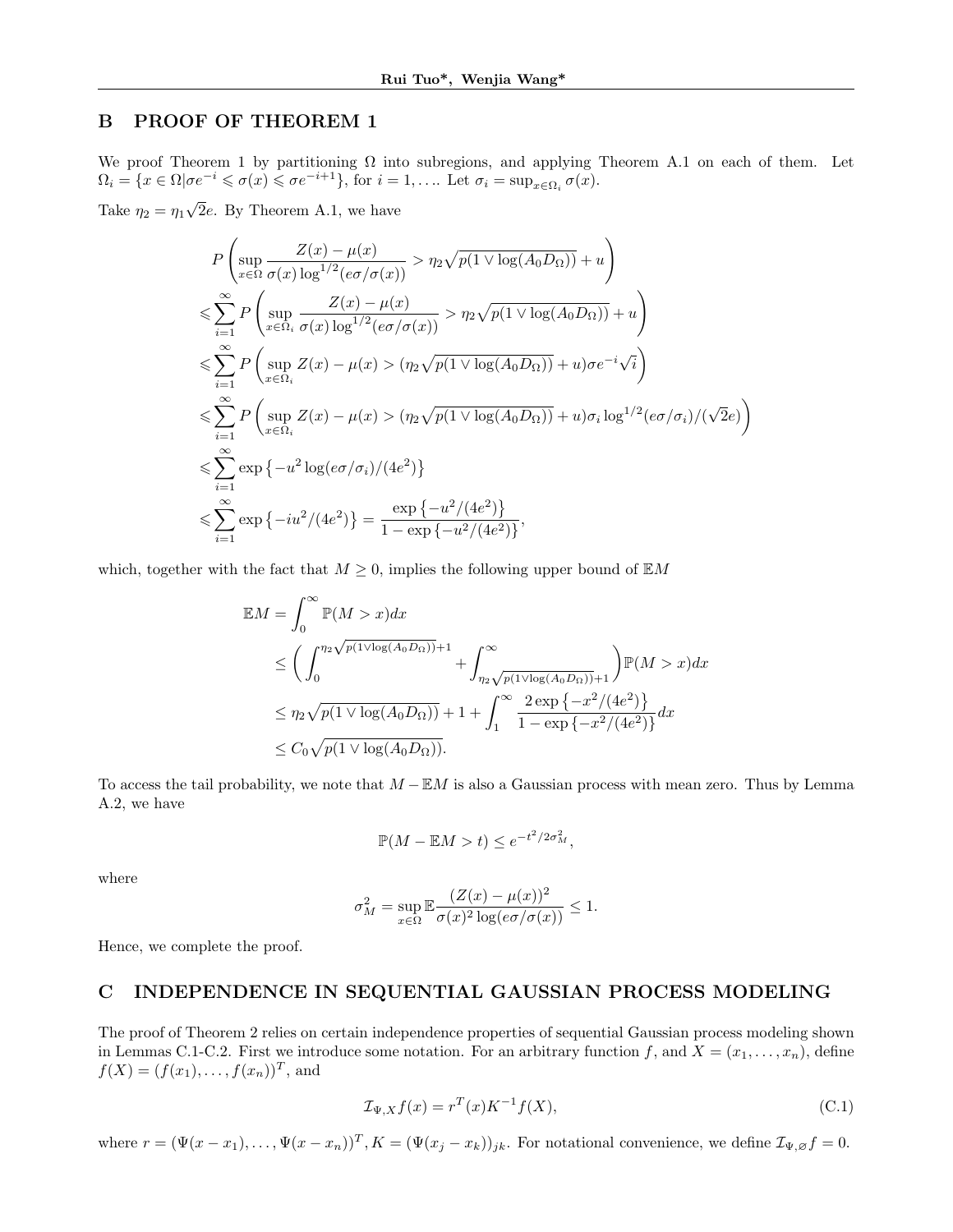**Lemma C.1.** Let Z be a stationary Gaussian process with mean zero and correlation function  $\Psi$ . For two sets of scattered points  $X' \subset X = (x_1, \ldots, x_n)$ , we have

$$
Z - \mathcal{I}_{\Psi, X'}Z = (Z - \mathcal{I}_{\Psi, X}Z) + \mathcal{I}_{\Psi, X}(Z - \mathcal{I}_{\Psi, X'}Z). \tag{C.2}
$$

In addition, if X and X' are deterministic sets, then the residual  $Z - \mathcal{I}_{\Psi,X}Z$  and the vector of observed data  $(Z(x_1),..., Z(x_n))^T$  are mutually independent Gaussian process and vector, respectively.

*Proof.* It is easily seen that  $\mathcal{I}_{\Psi,X}$  and  $\mathcal{I}_{\Psi,X'}$  are linear operators and  $\mathcal{I}_{\Psi,X'}\mathcal{I}_{\Psi,X} = \mathcal{I}_{\Psi,X}$ , which implies (C.2).

The residual  $Z - \mathcal{I}_{\Psi,X}Z$  is a Gaussian process because  $\mathcal{I}_{\Psi,X}$  is linear. The independence between the Gaussian process and the vector can be proven by calculation the covariance

$$
Cov(Z(x') - \mathcal{I}_{\Psi,X'}Z(x'), Z(X))
$$
  
= Cov(Z(x') - r<sup>T</sup>(x')K<sup>-1</sup>Z(X), Z(X))  
= r(x') - r(x') = 0,

which completes the proof.

Lemma C.2. For any instance algorithm of Bayesian optimization, the following statements are true.

- 1. Conditional on  $\mathcal{F}_{n-1}$  and  $X_n$ , the residual process  $Z(\cdot) \mu_n(\cdot)$  is independent of  $\mathcal{F}_n$ .
- 2. Conditional on  $\mathcal{F}_n$ , the residual process  $Z(\cdot) \mu_n(\cdot)$  is a Gaussian process with same law as  $Z'(\cdot)$   $\mathcal{I}_{\Psi,X_{1:n}}Z'(\cdot)$ , where  $Z'$  is an independent copy of Z.

*Proof.* We use induction on n. For  $n = 1$ , the desired results are direct consequences of Lemma C.1, because the design set is suppressed conditional on  $\mathcal{F}_0$ .

Now suppose that we have proven already the assertion for n and want to conclude it for  $n+1$ . First, we invoke the decomposition given by Lemma C.1 to have

$$
Z' - \mathcal{I}_{\Psi, X_{1:n}} Z' = (Z' - \mathcal{I}_{\Psi, X_{1:(n+1)}} Z') + \mathcal{I}_{\Psi, X_{1:(n+1)}} (Z' - \mathcal{I}_{\Psi, X_{1:n}} Z').
$$
\n(C.3)

Because  $\mu_n = \mathcal{I}_{\Psi, X_{1:n}} Z$ , we also have

$$
Z - \mu_n = (Z - \mu_{n+1}) + \mathcal{I}_{\Psi, X_{1:(n+1)}}(Z - \mu_n). \tag{C.4}
$$

By the inductive hypothesis,  $Z - \mu_n$  has the same law as  $Z' - \mathcal{I}_{\Psi, X_{1:n}} Z'$  conditional on  $\mathcal{F}_n$ , denoted by  $Z - \mu_n \stackrel{\text{d}}{=}$  $Z'-\mathcal{I}_{\Psi,X_{1:n}}Z'\vert\mathcal{F}_n$ . Our assumption that  $X_{n+1}$  is independent of  $(Z,Z')$  conditional on  $\mathcal{F}_n$  implies that  $X_{n+1}$  is independent of  $(Z - \mu_n, Z' - \mathcal{I}_{\Psi, X_{1:n}} Z')$  as well. Thus,

$$
Z - \mu_n \stackrel{\text{d}}{=} Z' - \mathcal{I}_{\Psi, X_{1:n}} Z' | \mathcal{F}_n, X_{n+1}.
$$

Clearly, this equality in distribution is preserved by acting  $\mathcal{I}_{\Psi,X_{1:(n+1)}}$  on both sides, which implies

$$
(Z-\mu_n,\mathcal{I}_{\Psi,X_{1:(n+1)}}(Z-\mu_n))\stackrel{d}{=} (Z'-\mathcal{I}_{\Psi,X_{1:n}}Z',\mathcal{I}_{\Psi,X_{1:(n+1)}}(Z'-\mathcal{I}_{\Psi,X_{1:n}}Z'))\,|\mathcal{F}_n,X_{n+1}.
$$

Incorporating the above equation with  $(C.3)$  and  $(C.4)$  yields

$$
(Z - \mu_{n+1}, Z - \mu_n)) \stackrel{\text{d}}{=} (Z' - \mathcal{I}_{\Psi, X_{1:(n+1)}} Z', Z' - \mathcal{I}_{\Psi, X_{1:n}} Z') | \mathcal{F}_n, X_{n+1}.
$$
 (C.5)

Now we consider the vectors  $V := Z(X_{n+1}) - \mu_n(X_{n+1})$  and  $V' = Z'(X_{n+1}) - \mathcal{I}_{\Psi, X_{1:n}}Z'(X_{n+1})$ . Then (C.5) implies

$$
(Z - \mu_{n+1}, V)) \stackrel{\text{d}}{=} (Z' - \mathcal{I}_{\Psi, X_{1:(n+1)}} Z', V') | \mathcal{F}_n, X_{n+1}.
$$
 (C.6)

Because V' consists of observed data, we can apply Lemma C.1 to obtain that, conditional on  $\mathcal{F}_n$  and  $X_{n+1}$ ,  $Z'-\mathcal{I}_{\Psi,X_{1:(n+1)}}Z'$  is independent of V', which, together with (C.6), implies that  $Z-\mu_{n+1}$  and V are independent conditional on  $\mathcal{F}_n$  and  $X_{n+1}$ . Because  $\mu_n(X_{n+1})$  is measurable with respect to the  $\sigma$ -algebra generated by  $\mathcal{F}_n$ and  $X_{n+1}$ , we obtain that  $Z - \mu_{n+1}$  is independent of  $Z(X_{n+1})$  conditional on  $\mathcal{F}_n$  and  $X_{n+1}$ , which proves Statement 1. Combining Statement 1 and (C.5) yields Statement 2. $\Box$ 

 $\Box$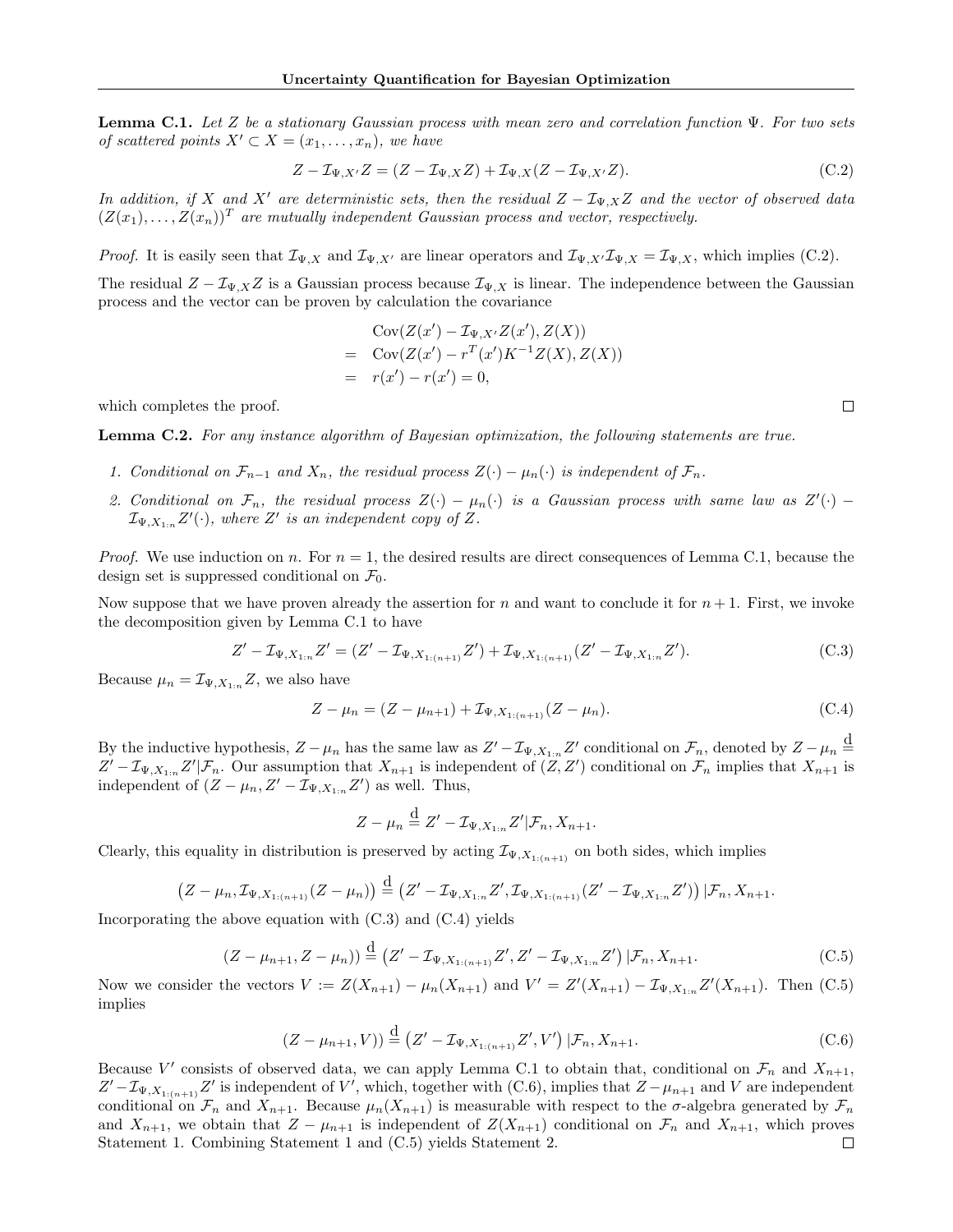### D PROOF OF THEOREM 2

The law of total probability implies

$$
\mathbb{P}(M_T - C\sqrt{p(1 \vee \log(A_0 D_\Omega))} > t)
$$
\n
$$
= \sum_{i=n}^{\infty} \mathbb{P}(M_T - C\sqrt{p(1 \vee \log(A_0 D_\Omega))} > t | T = n) \mathbb{P}(T = n)
$$
\n
$$
= \sum_{n=1}^{\infty} \mathbb{P}(M_n - C\sqrt{p(1 \vee \log(A_0 D_\Omega))} > t | T = n) \mathbb{P}(T = n)
$$
\n
$$
= \sum_{n=1}^{\infty} \mathbb{E}\left{\mathbb{P}(M_n - C\sqrt{p(1 \vee \log(A_0 D_\Omega))} > t | \mathcal{F}_n)\Big| T = n\right\} \mathbb{P}(T = n),
$$

where the last equality follows from the fact that  $\{T = n\} \in \mathcal{F}_n$ , namely, T is a stopping time. Clearly, the desired results are proven if we can show  $\mathbb{P}(M_n - C\sqrt{p(1 \vee \log(A_0 D_\Omega))} > t | \mathcal{F}_n) < e^{-t^2/2}$ . Now we resort to part 2 of Lemma C.2, which states that conditional on  $\mathcal{F}_n$ ,  $Z(\cdot) - \mu_n(\cdot)$  is identical in law to its independent copy  $Z'(\cdot) - \mathcal{I}_{\Psi, X_{1:n}} Z'(\cdot)$ . Although the event  $\{M_n - C\sqrt{p(1 \vee \log(A_0 D_\Omega))} > t\}$  looks complicated, it is measurable with respect to  $Z(\cdot) - \mu_n(\cdot)$ . Thus, we arrive at

$$
\mathbb{P}(M_n - C\sqrt{p(1 \vee \log(A_0 D_\Omega))} > t | \mathcal{F}_n)
$$
\n
$$
= \mathbb{P}\left(\sup_{x \in \Omega} \frac{Z'(x) - \mathcal{I}_{\Phi, X_{1:n}} Z'(x)}{\sigma_n(x) \log^{1/2}(e\sigma/\sigma_n(x))} - C\sqrt{p(1 \vee \log(A_0 D_\Omega))} > t | \mathcal{F}_n\right).
$$
\n(D.1)

Because Z' is independent of Z, the part of conditioning with respect to  $Z(X_{1:n})$  in (D.1) has no effect on Z'. The only thing that matters is the effect of the conditioning on the design points  $X_{1:n}$ . Hence,  $(D.1)$  is reduced to

$$
\mathbb{P}\left(\sup_{x\in\Omega}\frac{Z'(x)-\mathcal{I}_{\Phi,X_{1:n}}Z'(x)}{\sigma_n(x)\log^{1/2}(e\sigma/\sigma_n(x))}-C\sqrt{p(1\vee\log(A_0D_\Omega))}>t|X_{1:n}\right).
$$
\n(D.2)

Clearly, we can regard the points  $X_{1:n}$  in the formula above as a fixed design. Then the probability (D.2) is bounded above by  $e^{-t^2/2}$  as asserted by Corollary 1.

### E PROOF OF THEOREM A.1

This proof is similar to Theorem 1 of Wang et al. (2020) but with a few technical improvements.

Because  $\mu(x)$  is a linear combination of  $Z(x_i)$ 's,  $\mu(x)$  is also a Gaussian process. The main idea of the proof is to invoke a maximum inequality for Gaussian processes, which states that the supremum of a Gaussian process is no more than a multiple of the integral of the covering number with respect to its natural distance  $\mathfrak{d}$ . See Adler and Taylor (2009); van der Vaart and Wellner (1996) for related discussions.

Let  $g(x) = Z(x) - \mu(x)$ . For any  $x, x' \in A$ , because A is deterministic, we have

$$
\mathfrak{d}(x, x')^2 = \mathbb{E}(g(x) - g(x'))^2
$$
  
=\mathbb{E}(Z(x) - \mu(x) - (Z(x') - \mu(x')))^2  
=\sigma^2(\Psi(x - x) - r^T(x)K^{-1}r(x) + \Psi(x' - x') - r^T(x')K^{-1}r(x')  
-2[\Psi(x - x') - r^T(x')K^{-1}r(x)]),

where  $r(\cdot) = (\Psi(\cdot - x_1), \dots, \Psi(\cdot - x_n))^T$ ,  $K = (\Psi(x_j - x_k))_{jk}$ .

The rest of our proof consists of the following steps. In step 1, we bound the covering number  $N(\epsilon, A, \mathfrak{d})$ . Next we bound the diameter  $D$ . In step 3, we obtain a bound for the entropy integral. In the last step, we invoke Lemmas A.1 and A.2 to obtain the desired results.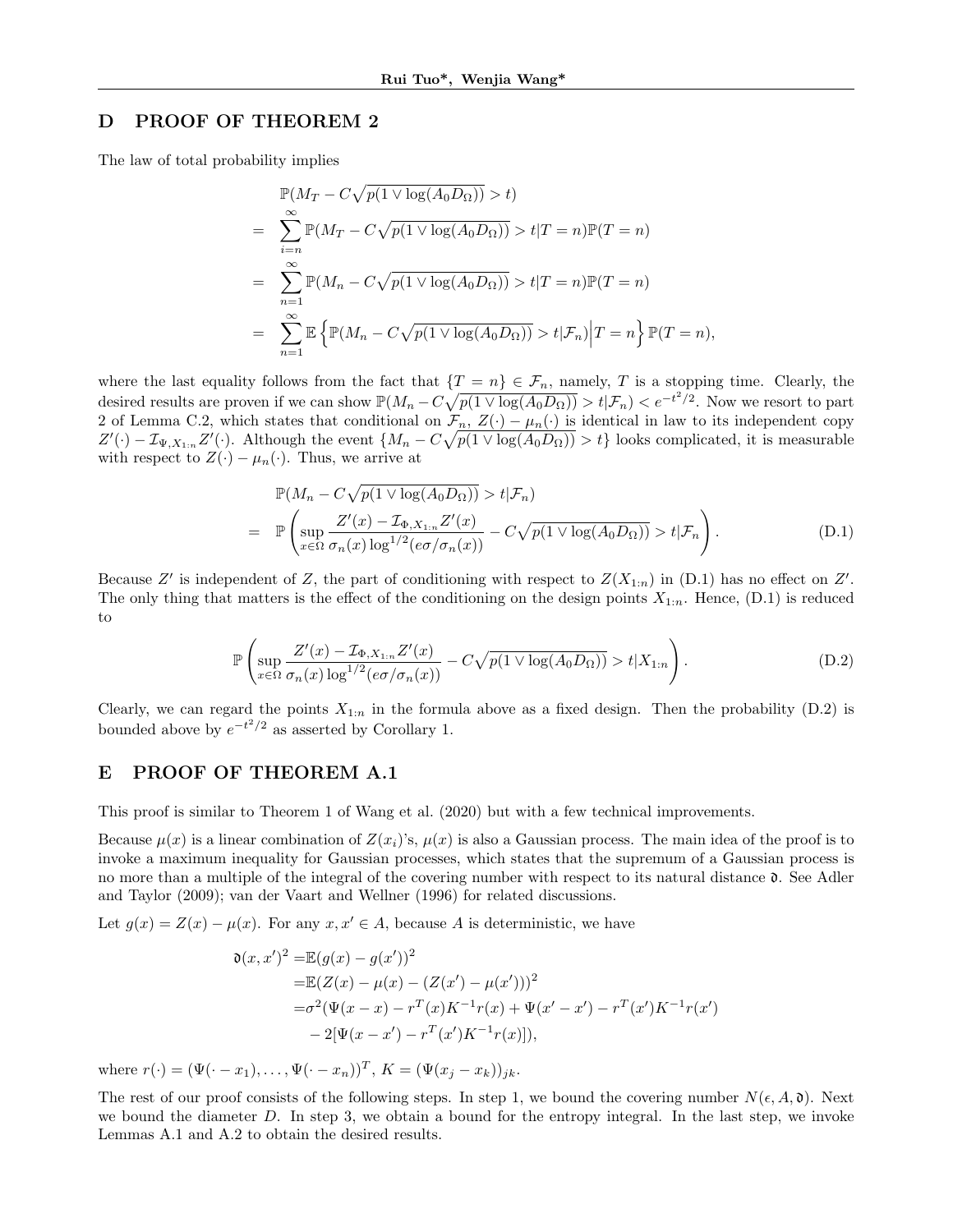### Step 1: Bounding the covering number

Let  $h(\cdot) = \Psi(x - \cdot) - \Psi(x' - \cdot)$ . It can verified that

$$
\mathfrak{d}(x,x')^2 = -\sigma^2[h(x') - \mathcal{I}_{\Psi,X}h(x')] + \sigma^2[h(x) - \mathcal{I}_{\Psi,X}h(x)].
$$

By Theorem 11.4 of Wendland (2004),

$$
\mathfrak{d}(x, x')^2 \le 2\sigma^2 (\sigma_A/\sigma \|h\|_{\mathcal{N}_{\Psi}(\mathbf{R}^d)}) = 2\sigma \sigma_A \|h\|_{\mathcal{N}_{\Psi}(\mathbf{R}^d)},\tag{E.1}
$$

where

$$
\sigma_A^2 = \sup_{x \in A} \sigma(x)^2 = \sigma^2 \sup_{x \in A} (\Psi(x - x) - r^T(x)K^{-1}r(x)).
$$

Denote the Euclidean norm by ∥ · ∥. Then, by the definition of the spectral density and the mean value theorem, we have

$$
||h||_{\mathcal{N}_{\Psi}(\mathbf{R}^{d})}^{2} = \Psi(x - x) - 2\Psi(x' - x) + \Psi(x' - x')
$$
  
\n
$$
= 2 \int_{\mathbf{R}^{d}} (1 - \cos((x - x')^{T}\omega)) \tilde{\Psi}(\omega) d\omega
$$
  
\n
$$
\leq \left(2 \int_{\mathbf{R}^{d}} ||\omega|| \tilde{\Psi}(\omega) d\omega\right) ||x - x'||
$$
  
\n
$$
\leq 2A_{0} ||x - x'||,
$$
\n(E.2)

where the last inequality follows from the fact that  $\|\omega\| \leq \|\omega\|_1$ . Combining (E.1) and (E.2) yields

$$
\mathfrak{d}(x, x')^2 \le 2A_0^{1/2} \sigma \sigma_A \|x - x'\|^{1/2}.
$$
 (E.3)

Therefore, the covering number is bounded above by

$$
\log N(\epsilon, A, \mathfrak{d}) \le \log N \left( \frac{\epsilon^4}{4A_0 \sigma^2 \sigma_A^2}, A, \|\cdot\|\right). \tag{E.4}
$$

The right side of (E.4) involves the covering number of a Euclidean ball, which is well understood in the literature. See Lemma 4.1 of Pollard (1990). This result leads to the bound

$$
\log N(\epsilon, A, \mathfrak{d}) \le p \log \left( \frac{48A_0 D_A \sigma^2 \sigma_A^2}{\epsilon^4} + 1 \right) \le p \log \left( \frac{48A_0 D_\Omega \sigma^2 \sigma_A^2}{\epsilon^4} + 1 \right),\tag{E.5}
$$

where  $D_A = \text{diam}(A)$  and  $D_{\Omega} = \text{diam}(\Omega)$  are the Euclidean diameter of A and  $\Omega$ , respectively.

### Step 2: Bounding the diameter D

Define the diameter under metric  $\mathfrak{d}$  by  $D = \sup_{x,x' \in A} \mathfrak{d}(x,x')$ . For any  $x, x' \in A$ ,

$$
\mathfrak{d}(x, x')^2 = \mathbb{E}(g(x) - g(x'))^2 \le 4 \sup_{x \in A} \mathbb{E}(g(x))^2
$$
  
=4 
$$
\sup_{x \in A} \mathbb{E}(Z(x) - \mathcal{I}_{\Psi, \mathbf{X}} Z(x))^2
$$
  
=4
$$
\sigma^2 \sup_{x \in A} (\Psi(x - x) - r^T(x)K^{-1}r(x)) = 4\sigma_A^2.
$$
 (E.6)

Thus we conclude that

$$
D \le 2\sigma_A. \tag{E.7}
$$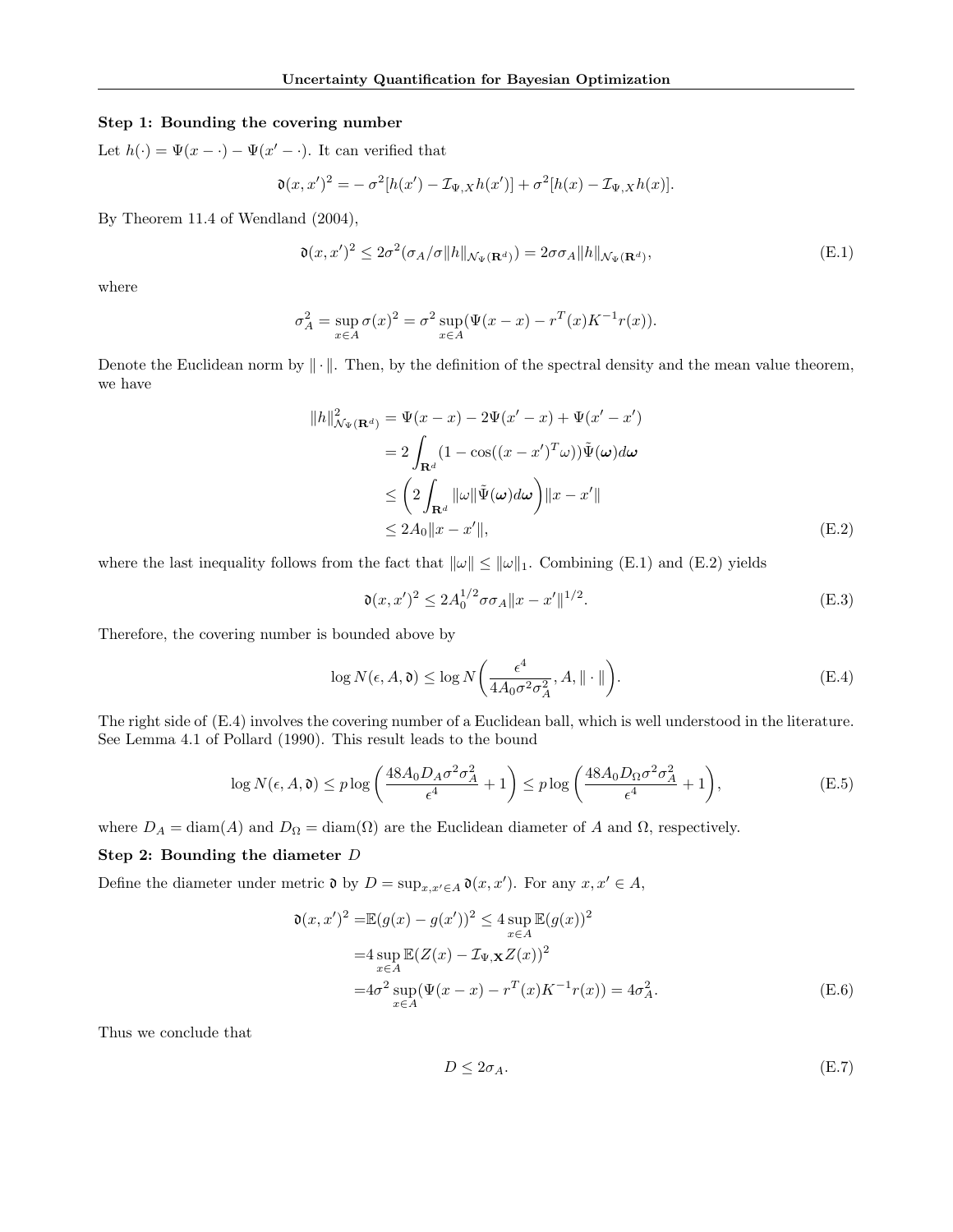### Step 3: Bounding the entropy integral

By  $(E.5)$  and  $(E.7)$ ,

$$
\int_{0}^{D/2} \sqrt{\log N(\epsilon, A, \mathfrak{d})} d\epsilon \leq \int_{0}^{\sigma_{A}} \sqrt{p \log \left(\frac{48A_{0}D_{\Omega}\sigma^{2}\sigma_{A}^{2}}{\epsilon^{4}} + 1\right)} d\epsilon
$$
\n
$$
\leq \left(\int_{0}^{\sigma_{A}} d\epsilon\right)^{1/2} \left(\int_{0}^{\sigma_{A}} p \log \left(\frac{48A_{0}D_{\Omega}\sigma^{2}\sigma_{A}^{2}}{\epsilon^{4}} + 1\right) d\epsilon\right)^{1/2}
$$
\n
$$
= \left(\int_{0}^{\sigma_{A}} d\epsilon\right)^{1/2} \left(\sigma \int_{0}^{\sigma_{A}/\sigma} p \log \left(\frac{48A_{0}D_{\Omega}\sigma_{A}^{2}}{u^{4}\sigma^{2}} + 1\right) du\right)^{1/2}
$$
\n
$$
\leq \sigma_{A}^{1/2} \left(\sigma \int_{0}^{\sigma_{A}/\sigma} p \log \left(\frac{48A_{0}D_{\Omega}\sigma_{A}^{2}}{u^{4}\sigma^{2}} + \frac{\sigma_{A}^{2}}{u^{4}\sigma^{2}}\right) du\right)^{1/2}
$$
\n
$$
\leq \sqrt{2p}\sigma_{A} \sqrt{\log(e^{2}\sqrt{1 + 48A_{0}D_{\Omega}}\sigma/\sigma_{A}))}
$$
\n
$$
\leq \sqrt{4p}\sigma_{A} \sqrt{\log(e\sqrt{1 + 48A_{0}D_{\Omega}})} \sqrt{\log(e\sigma/\sigma_{A}))}
$$
\n
$$
\leq c\sqrt{p(1 \vee \log(A_{0}D_{\Omega}))}\sigma_{A} \sqrt{\log(e\sigma/\sigma_{A})}, \qquad (E.8)
$$

where  $c = \sqrt{6 \log(7e)}$ .

**Step 4: Bounding**  $\mathbb{P}(\sup_{x \in A} Z(x) - \mu(x) > \eta \int_0^{D/2} \sqrt{\log N(\epsilon, A, \mathfrak{d})} d\epsilon + u)$ By Lemmas A.1 and A.2, we have

$$
P\left(\sup_{x\in A} Z(x) - \mu(x) > \eta \int_0^{D/2} \sqrt{\log N(\epsilon, A, \mathfrak{d})} d\epsilon + t\right) \le e^{-t^2/(2\sigma_A^2)}.
$$
 (E.9)

By plugging (E.8) into (E.9), we obtain the desired inequality with  $\eta_1 = c\eta$ , which completes the proof.

### F DETAILS OF CALIBRATING C VIA SIMULATION

An upper bound of the constant C in Theorem 1 can be obtained by examine the proof of Lemma A.1 and Theorem A.1. However, this theoretical upper bound can be too large for practical use. In this section, we consider estimating C via numerical simulation.

According to Part 1 of Theorem 1,

$$
C_0 \geq \mathbb{E}M/\sqrt{p(1 \vee \log(A_0 D_{\Omega}))},
$$

where  $M = \sup_{x \in \Omega} \frac{Z(x) - \mu(x)}{\sigma(x) \log^{1/2} (e^{\sigma/\sigma(x)})}$ ,  $A_0$  is as in (1), and  $D_{\Omega}$  is the Euclidean diameter of  $\Omega$ . For a specific Gaussian process,  $EM/\sqrt{p(1 \vee \log(A_0 D_\Omega))}$  is a constant and can be obtained by Monte Carlo. Let M be the collection of Gaussian processes satisfying the conditions of Theorem 1. Then

$$
C_0 = \sup_{M \in \mathcal{M}} \mathbb{E}M/\sqrt{p(1 \vee \log(A_0 D_\Omega))} =: \sup_{M \in \mathcal{M}} H(M).
$$

The idea is to consider various Gaussian processes and find the maximum value of  $\mathbb{E}M/\sqrt{p(1 \vee \log(A_0 D_\Omega))}$ . This value can be close to C when we cover a broad range of Gaussian processes.

In the numerical studies, we consider  $\Omega = [0,1]^p$  for  $p = 1,2,3$ . We consider different  $A_0$  values to get different  $A_0D_{\Omega}$ 's. In each Monte Carlo sampling, we approximate M using

$$
M_1 = \sup_{x \in \Omega_1} \frac{Z(x) - \mu(x)}{\sigma(x) \log^{1/2} (e\sigma/\sigma(x))},
$$

where  $\Omega_1$  is the first 100, 1000, 2000 points of the Halton sequence (Niederreiter, 1992) for  $p = 1, 2, 3$ , respectively. We calculate the average of  $M_1/\sqrt{p(1 \vee \log(A_0 D_\Omega))}$  over all the simulated realizations of each Gaussian process.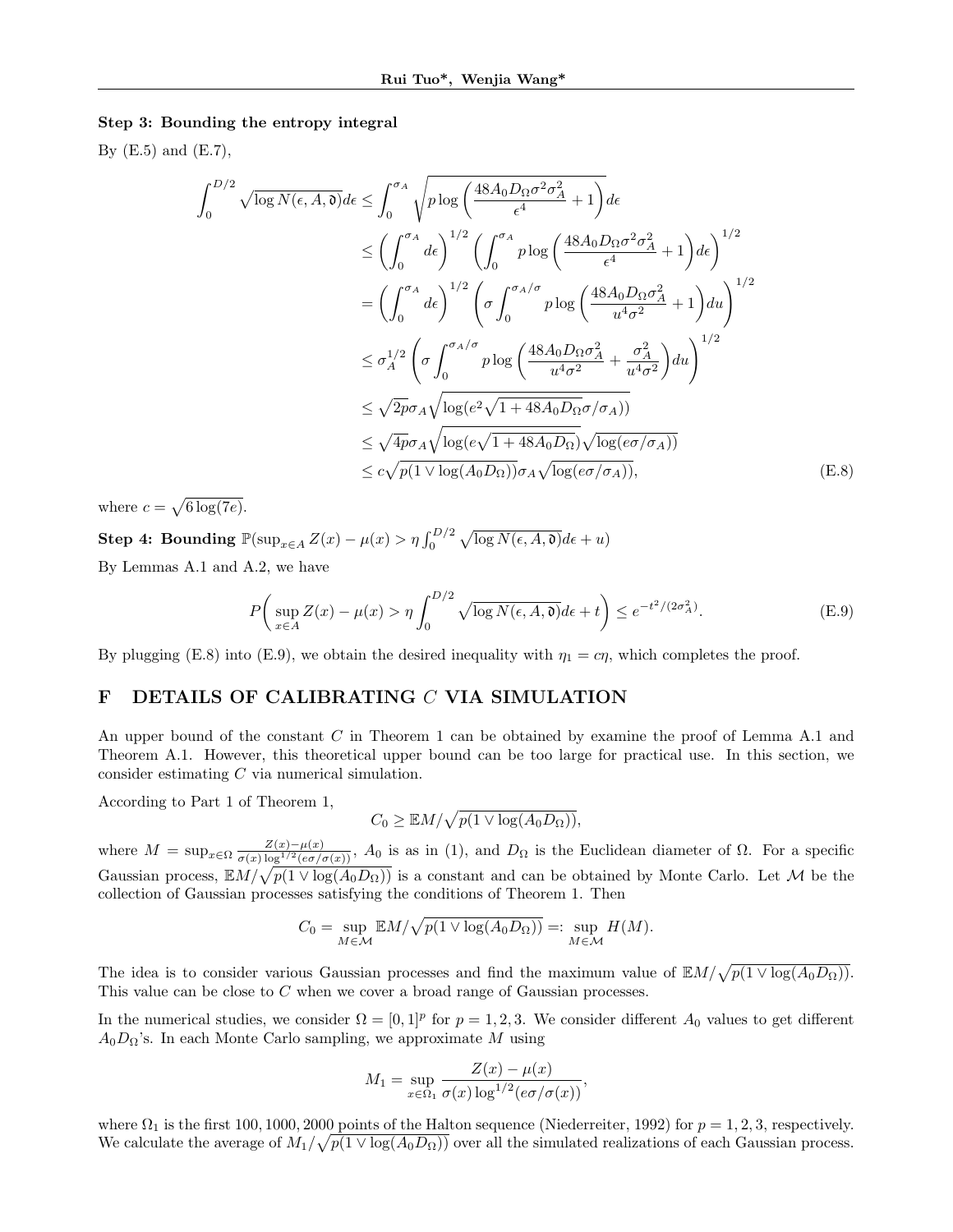Specifically, We simulate 1000 realizations of the Gaussian processes for  $p = 1$ , 100 realizations for  $p = 2, 3$  and consider the following four cases. In Cases 1-3, we use maximin Latin hypercube designs (Santner et al., 2003), and use independent samples from the uniform distribution in Case 4.

**Case 1:** We consider  $p = 1$  with 20 and 50 design points. We consider the Gaussian correlation functions and Matérn correlation functions with  $\nu = 1.5, 2.5, 3.5$ . The results are presented in Table F.1.

**Case 2:** We consider  $p = 2$  with 20, 50, and 100 design points. We consider the Gaussian correlation functions and product Matérn correlation functions with  $\nu = 1.5, 2.5, 3.5$ . The results are presented in Table F.2.

**Case 3:** We consider  $p = 3$  with 20, 50, 100 and 500 design points. We consider the product Matérn correlation functions with  $\nu = 1.5, 2.5, 3.5$ . The results are shown in Table F.3.

**Case 4:** We consider  $p = 2$  with 20, 50, and 100 design points. We consider the product Matérn correlation functions with  $\nu = 1.5, 2.5, 3.5$ . The results are shown in Table F.4.

|             | Table F.1: Simulation Results of Case 1 |                   |                   |                   |                    |                    |  |  |  |
|-------------|-----------------------------------------|-------------------|-------------------|-------------------|--------------------|--------------------|--|--|--|
|             | design points                           | $A_0D_{\Omega}=1$ | $A_0D_{\Omega}=3$ | $A_0D_{\Omega}=5$ | $A_0D_{\Omega}=10$ | $A_0D_{\Omega}=25$ |  |  |  |
| Gaussian    | 20                                      | 0.11640290        | 0.1978563         | 0.2450737         | 0.4542654          | 0.859318           |  |  |  |
|             | 50                                      | 0.08102775        | 0.0916648         | 0.1206034         | 0.1683377          | 0.422786           |  |  |  |
|             |                                         |                   |                   |                   |                    |                    |  |  |  |
| $\nu = 1.5$ | 20                                      | 0.9640650         | 1.065597          | 0.9537634         | 0.9429957          | 1.0197966          |  |  |  |
|             | 50                                      | 0.9442937         | 1.009187          | 0.8981430         | 0.8331926          | 0.8372607          |  |  |  |
| $\nu = 2.5$ | 20                                      | 0.7432965         | 0.8554707         | 0.7804686         | 0.8371662          | 1.0074204          |  |  |  |
|             | 50                                      | 0.7304104         | 0.8218710         | 0.7346077         | 0.6987832          | 0.7563067          |  |  |  |
| $\nu = 3.5$ | 20                                      | 0.6054239         | 0.7248086         | 0.6833789         | 0.7711124          | 0.9608837          |  |  |  |
|             | 50                                      | 0.3367513         | 0.6941391         | 0.6244660         | 0.6278185          | 0.6928741          |  |  |  |

Table F.2: Simulation Results of Case 2

|             | design points | $A_0D_\Omega=1$ | $A_0D_{\Omega}=3$ | $A_0D_{\Omega}=5$ | $A_0D_{\Omega}=10$ | $A_0D_{\Omega}=25$ |
|-------------|---------------|-----------------|-------------------|-------------------|--------------------|--------------------|
| Gaussian    | 20            | 0.2801128       | 0.4767259         | 0.5644628         | 0.7408401          | 1.0554507          |
|             | 50            | 0.1465512       | 0.2927036         | 0.3789438         | 0.5683807          | 0.9309326          |
|             | 100           | 0.1156139       | 0.1961319         | 0.2436626         | 0.4189444          | 0.7641615          |
| $\nu = 1.5$ | 20            | 0.8106718       | 0.9528429         | 0.8748865         | 0.9365989          | 1.0894451          |
|             | 50            | 0.8114071       | 0.9299506         | 0.8568070         | 0.8576984          | 0.9964256          |
|             | 100           | 0.8137517       | 0.9108342         | 0.8224467         | 0.7951887          | 0.9168643          |
| $\nu = 2.5$ | 20            | 0.6072854       | 0.7709362         | 0.7411921         | 0.8540687          | 1.0933120          |
|             | 50            | 0.6316136       | 0.7218077         | 0.7218077         | 0.7690956          | 0.9703693          |
|             | 100           | 0.5651732       | 0.6677120         | 0.6677120         | 0.7090934          | 0.8791792          |
| $\nu = 3.5$ | 20            | 0.5243251       | 0.6881401         | 0.6915576         | 0.8290974          | 1.0876019          |
|             | 50            | 0.3947094       | 0.6420423         | 0.6434791         | 0.7030224          | 0.9494486          |
|             | 100           | 0.2898865       | 0.6279639         | 0.6036111         | 0.6420049          | 0.8373886          |

Table F.3: Simulation Results of Case 3

| Cases                                               | H(M)      |
|-----------------------------------------------------|-----------|
| 20 design points, $\nu = 1.5$ , $A_0 D_\Omega = 1$  | 0.6977030 |
| 500 design points, $\nu = 3.5$ , $A_0 D_\Omega = 5$ | 0.4961581 |
| 100 design points, $\nu = 2.5$ , $A_0 D_\Omega = 3$ | 0.6628567 |
| 50 design points, $\nu = 1.5$ , $A_0 D_\Omega = 10$ | 0.7632713 |

From Tables F.1-F.4, we find the following patterns: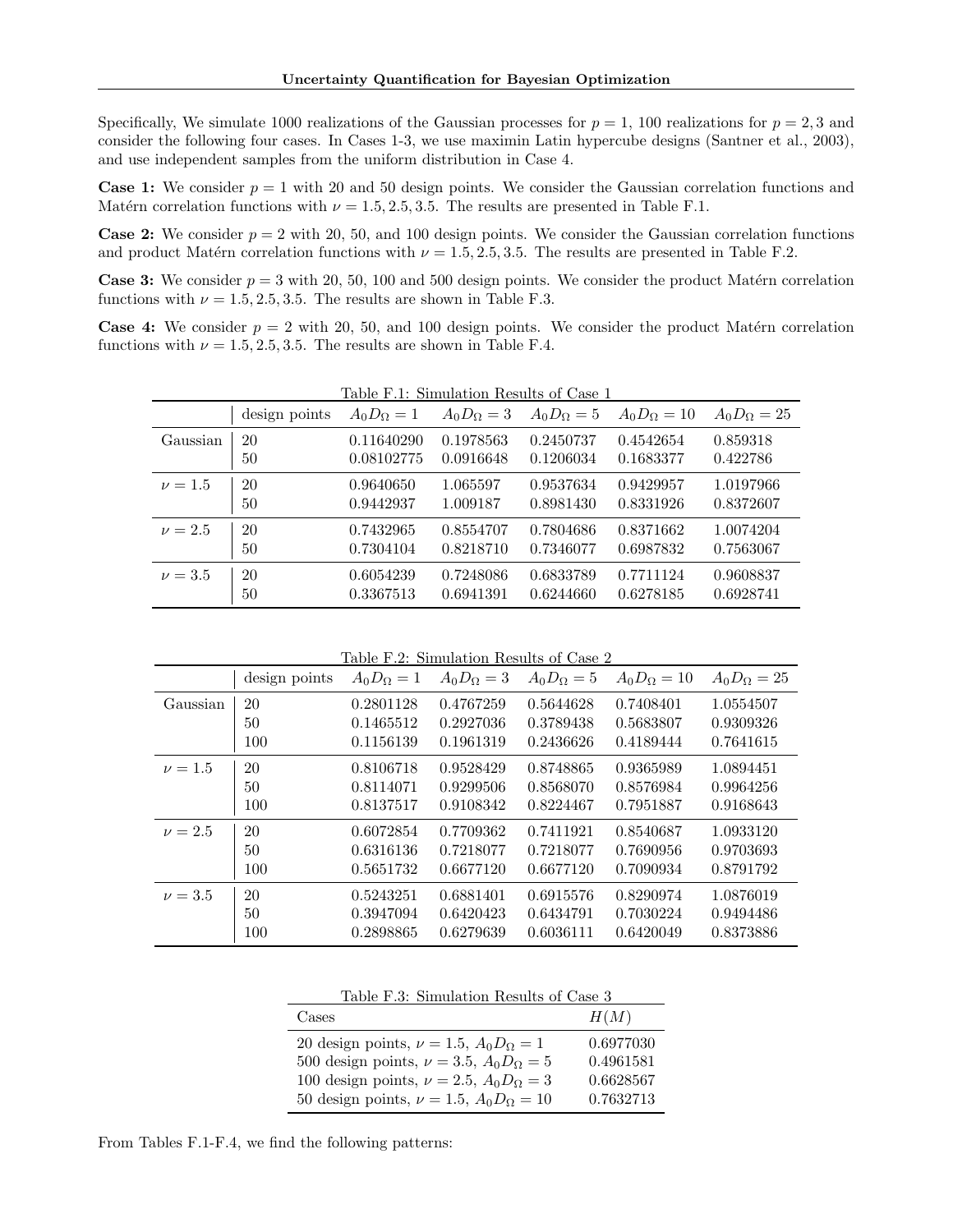| IQDIO I ,I, DHHUUQUOH IQDUIDD OI CODO I              |           |
|------------------------------------------------------|-----------|
| Cases                                                | H(M)      |
| 100 design points, $\nu = 3$ , $A_0 D_\Omega = 3$    | 0.6778535 |
| 50 design points, $\nu = 1.5$ , $A_0 D_\Omega = 1$   | 0.8144700 |
| 20 design points, $\nu = 2.5$ , $A_0 D_\Omega = 5$   | 0.7735112 |
| 100 design points, $\nu = 1.5$ , $A_0 D_\Omega = 10$ | 0.8164859 |

Table F.4: Simulation Results of Case 4

- All numerical values  $(H(M))$  in Tables F.1-F.4 are less than 1.10. Only eight entries are greater than one.
- In most scenarios, the obtained values are decreasing in  $\nu$ . This implies that  $H(M)$  is smaller when M is smoother.
- $H(M)$  is not monotonic in  $A_0D_{\Omega}$ , which implies a more complicated function relationship between  $H(M)$ and  $A_0D_0$ .
- In most scenarios,  $H(M)$  decreases as the dimension p increases.
- The obtained values are decreasing in the number of design points.

In summary, the largest  $H(M)$  values are observed when the sample size is small, the smoothness is low and the dimension is low. Therefore, we believe that our simulation study covers the largest possible  $H(M)$  values and our suggestion of choosing  $C_0 = 1$  can be used in most practical situations.

# G MORE FIGURES OF NUMERICAL EXPERIMENTS FOR MISSPECIFIED GAUSSIAN PROCESSES

Here we present more figures of numerical experiments when Gaussian process is misspecified, as shown in Figures G.1 and G.2.

# H DETAILS OF NUMERICAL EXPERIMENTS FOR DETERMINISTIC FUNCTIONS

Deterministic function 1 The first deterministic function we consider is

$$
f_1(x) = 1.5\sin(2\pi x/2) - 0.2\sin(2\pi x/2.5) - (x - 1)^2/120,
$$

where  $x \in [0, 8]$ , which is a modification of the function used in Higdon (2002). The modification is made because the original function is quite easy to be optimized. The maximum of  $f_1$  is taken on the point  $x^* = 0.520$ , and the maximum is  $f_1(x^*) = 1.5953$ . The initial points are selected as 30 equally spaced points on the interval [0,8]. The results are collected in Table H.1 in Appendix H.

Deterministic function 2 The third deterministic function we consider is the test function in Keane et al. (2008):

$$
f_3(x) = -(6x - 2)^2 \sin(12x - 4), x \in [0, 1].
$$

The maximum of  $f_3$  is taken on the point  $x^* = 0.7575$ , with  $f_3(x^*) = 6.0207$ . The initial points are selected as 30 equally spaced points on the interval [0,8]. We use  $\Omega_1$  to approximate  $\Omega$ , where  $\Omega_1$  is a set of grid points with grid length 1/2499 (thus, there are 2500 test points in total).

Deterministic function 3 The fourth deterministic function we consider is the rescaled form of the Branin-Hoo function (Picheny et al., 2013b):

$$
f_4(x) = -\frac{1}{51.95} \left( \left( \bar{x}_2 - \frac{5.1\bar{x}_1^2}{4\pi^2} + \frac{5\bar{x}_1}{\pi} - 6 \right)^2 + \left( 10 - \frac{10}{8\pi} \right) \cos(\bar{x}_1) - 44.82 \right),
$$

where  $\bar{x}_1 = 15x_1 - 5$ ,  $\bar{x}_2 = 15x_2$ , and  $x = (x_1, x_2)^T \in [0, 1]^2$ . The settings are the same of that in Deterministic function 2.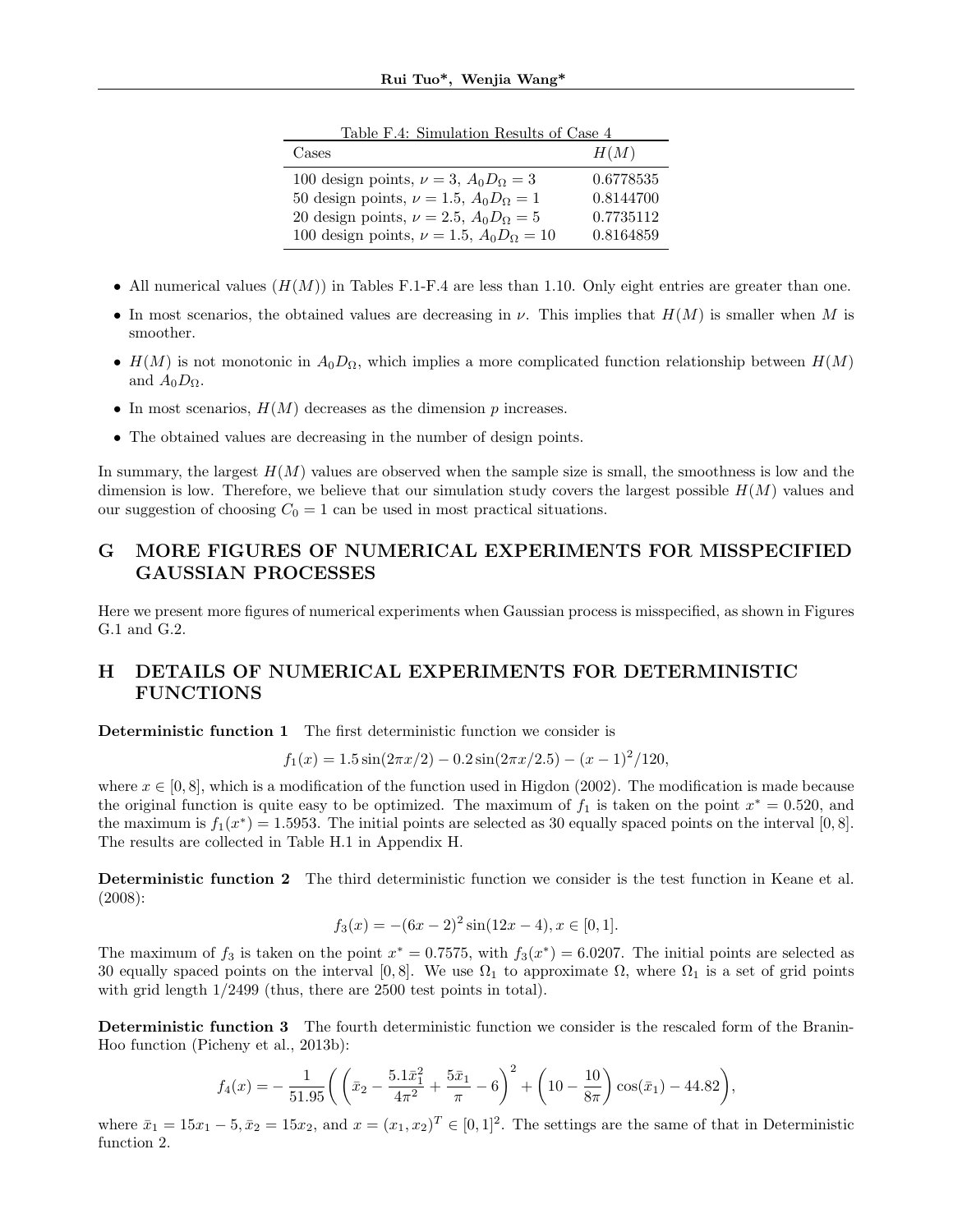|                                                                                                                              | CI |  |  | $IN = 5$ $IN = 10$ $IN = 15$ $IN = 20$ $IN = 25$ $IN = 30$ |  |
|------------------------------------------------------------------------------------------------------------------------------|----|--|--|------------------------------------------------------------|--|
| $\nu = 1.5$ $\begin{array}{ccc} CI_t^{\text{seq}} & \checkmark & \checkmark \\ CI_G & \checkmark & \checkmark \end{array}$   |    |  |  |                                                            |  |
|                                                                                                                              |    |  |  |                                                            |  |
|                                                                                                                              |    |  |  |                                                            |  |
| $\nu = 2.5$ $\begin{array}{ccc} C I_t^{\text{seq}} & \checkmark & \checkmark \\ C I_G & \checkmark & \checkmark \end{array}$ |    |  |  |                                                            |  |
|                                                                                                                              |    |  |  |                                                            |  |
| $\nu = 3.5$ $\begin{array}{ccc} C I_t^{\text{seq}} & \swarrow & \swarrow \\ C I_G & \swarrow & \nearrow \end{array}$         |    |  |  |                                                            |  |
|                                                                                                                              |    |  |  |                                                            |  |
| $\nu = 5.5$ $CI_C^{\text{seq}}$ $X$ $X$                                                                                      |    |  |  |                                                            |  |

Table H.1: Simulation Results of Deterministic Function 1. The following abbreviations are used: IN = iteration number, CI = confidence interval. The notation  $\checkmark$  stands for "cover" and  $\checkmark$  stands for "not cover".

Table H.2: Simulation Results of Deterministic Function 2. The following abbreviations are used: IN = iteration number,  $CI =$  confidence interval. The notation  $\checkmark$  stands for "cover" and  $\checkmark$  stands for "not cover".

| CI.                                                                                                         |                                                                                                                                                                                                                                                                                                                                                                                |              | $IN = 5$ $IN = 10$ $IN = 15$ $IN = 20$ $IN = 25$ $IN = 30$ |  |
|-------------------------------------------------------------------------------------------------------------|--------------------------------------------------------------------------------------------------------------------------------------------------------------------------------------------------------------------------------------------------------------------------------------------------------------------------------------------------------------------------------|--------------|------------------------------------------------------------|--|
|                                                                                                             |                                                                                                                                                                                                                                                                                                                                                                                |              |                                                            |  |
|                                                                                                             | $\nu = 1.5$ $CItseq$ $\checkmark$ $\checkmark$                                                                                                                                                                                                                                                                                                                                 |              |                                                            |  |
|                                                                                                             |                                                                                                                                                                                                                                                                                                                                                                                |              |                                                            |  |
|                                                                                                             | $\nu = 2.5 \begin{vmatrix} CI_{t}^{\text{seq}} & \sqrt{C}I_{G}^{\text{seq}} & \sqrt{C}I_{G} & \sqrt{C}I_{G} & \sqrt{C}I_{G} & \sqrt{C}I_{G} & \sqrt{C}I_{G} & \sqrt{C}I_{G} & \sqrt{C}I_{G} & \sqrt{C}I_{G} & \sqrt{C}I_{G} & \sqrt{C}I_{G} & \sqrt{C}I_{G} & \sqrt{C}I_{G} & \sqrt{C}I_{G} & \sqrt{C}I_{G} & \sqrt{C}I_{G} & \sqrt{C}I_{G} & \sqrt{C}I_{G} & \sqrt{C}I_{G} &$ |              |                                                            |  |
|                                                                                                             |                                                                                                                                                                                                                                                                                                                                                                                | $\checkmark$ |                                                            |  |
| $\nu = 4 \quad \begin{array}{ccc} C I_t^{\text{seq}} & \checkmark \\ & & \\ C I_G & \checkmark \end{array}$ |                                                                                                                                                                                                                                                                                                                                                                                |              |                                                            |  |
|                                                                                                             |                                                                                                                                                                                                                                                                                                                                                                                |              |                                                            |  |
|                                                                                                             | $\nu = 5.5$ $CI_C^{\text{seq}}$ $\checkmark$ $\checkmark$                                                                                                                                                                                                                                                                                                                      |              |                                                            |  |
|                                                                                                             |                                                                                                                                                                                                                                                                                                                                                                                |              |                                                            |  |

Table H.3: Simulation Results of Deterministic Function 3. The following abbreviations are used: IN = iteration number, CI = confidence interval. The notation  $\checkmark$  stands for "cover" and  $\checkmark$  stands for "not cover".

|         | CI.                                          |                                  |              |  | $IN = 5$ $IN = 10$ $IN = 15$ $IN = 20$ $IN = 25$ $IN = 30$ |  |
|---------|----------------------------------------------|----------------------------------|--------------|--|------------------------------------------------------------|--|
|         | $\nu = 1.1$ $CI_t^{\text{seq}}$ $\checkmark$ |                                  |              |  |                                                            |  |
|         |                                              | $CI_G$ $\checkmark$ $\checkmark$ |              |  |                                                            |  |
|         | $\nu = 2.3$ $CI^{seq}_{t}$ $\checkmark$      |                                  | $\checkmark$ |  |                                                            |  |
|         |                                              | $CI_G$ $\checkmark$              |              |  |                                                            |  |
|         | $\nu = 2.8$ $CI_t^{\text{seq}}$ $\checkmark$ |                                  |              |  |                                                            |  |
|         |                                              | $C I_G$ $\checkmark$             |              |  |                                                            |  |
| $\nu=4$ | $\vdash CI_{t}^{\textbf{seq}}$               |                                  |              |  |                                                            |  |
|         | $CI_G$                                       |                                  |              |  |                                                            |  |

# I ILLUSTRATION OF CONFIDENCE REGIONS

We plot confidence regions for one realizations of Gaussian process with smoothness  $\nu = 1.5$ . The iteration number is 30. The results are shown in Figure I.1. It can be seen from Figure I.1 that our confidence region is more conservative than the naive one.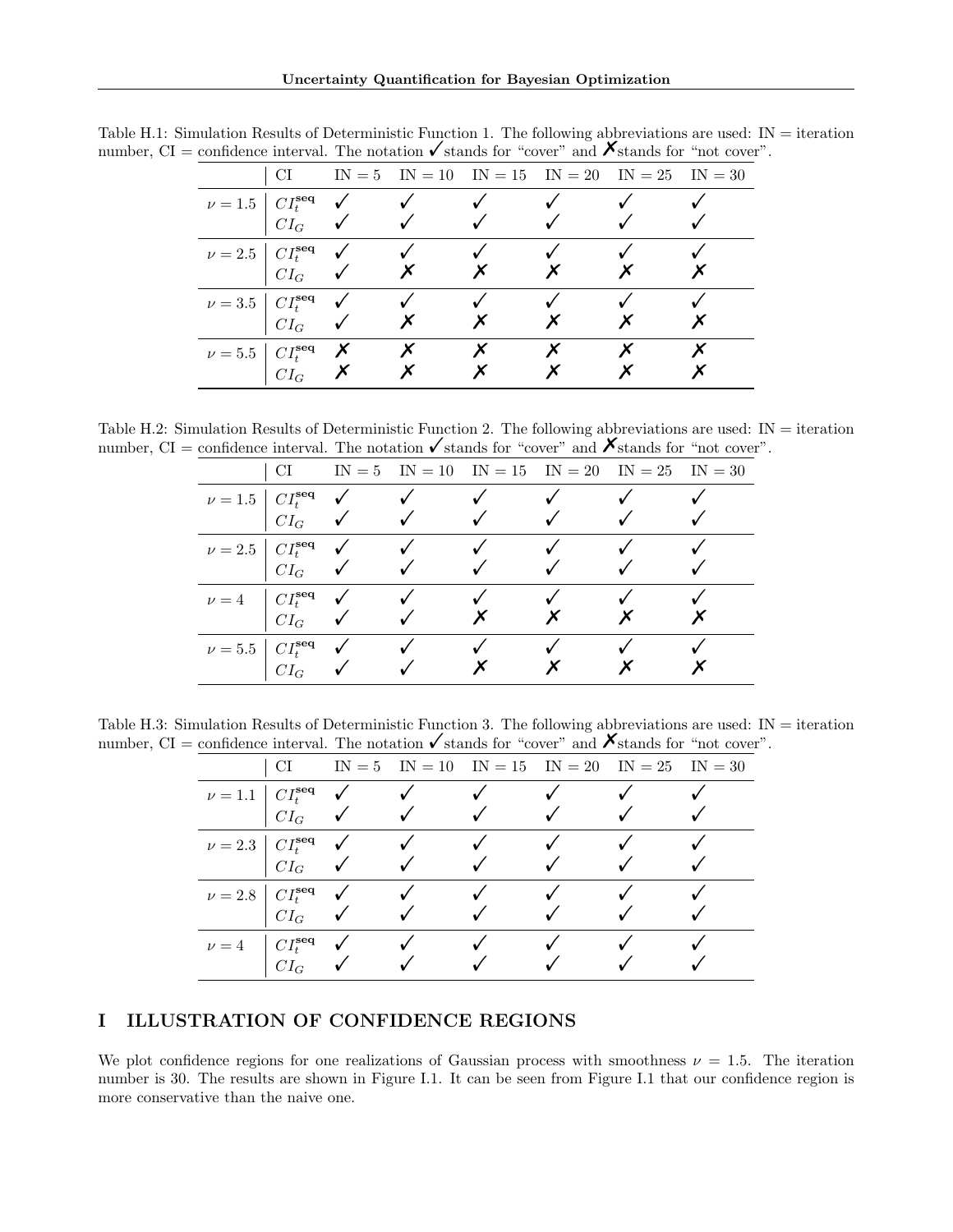

Figure G.1: Coverage rates of  $CI_t^{\text{seq}}$  and  $CI_G$  (Panels 1, 3, 5, 7) and widths of  $CI_t^{\text{seq}}, CI_G$ , and  $CI_a$  (Panels 2, 4, 6, 8) under different scenarios. The nominal confidence level is 95%. Panels 1 and 2: The Gaussian process is well specified. Panels 1 and 2: The Gaussian process is misspecified with  $\nu_0 = 1.5$ . Panels 3 and 4: The Gaussian process is misspecified with  $\nu_0 = 2.5$ . Panels 5 and 6: The Gaussian process is misspecified with  $\nu_0 = 3.5$ .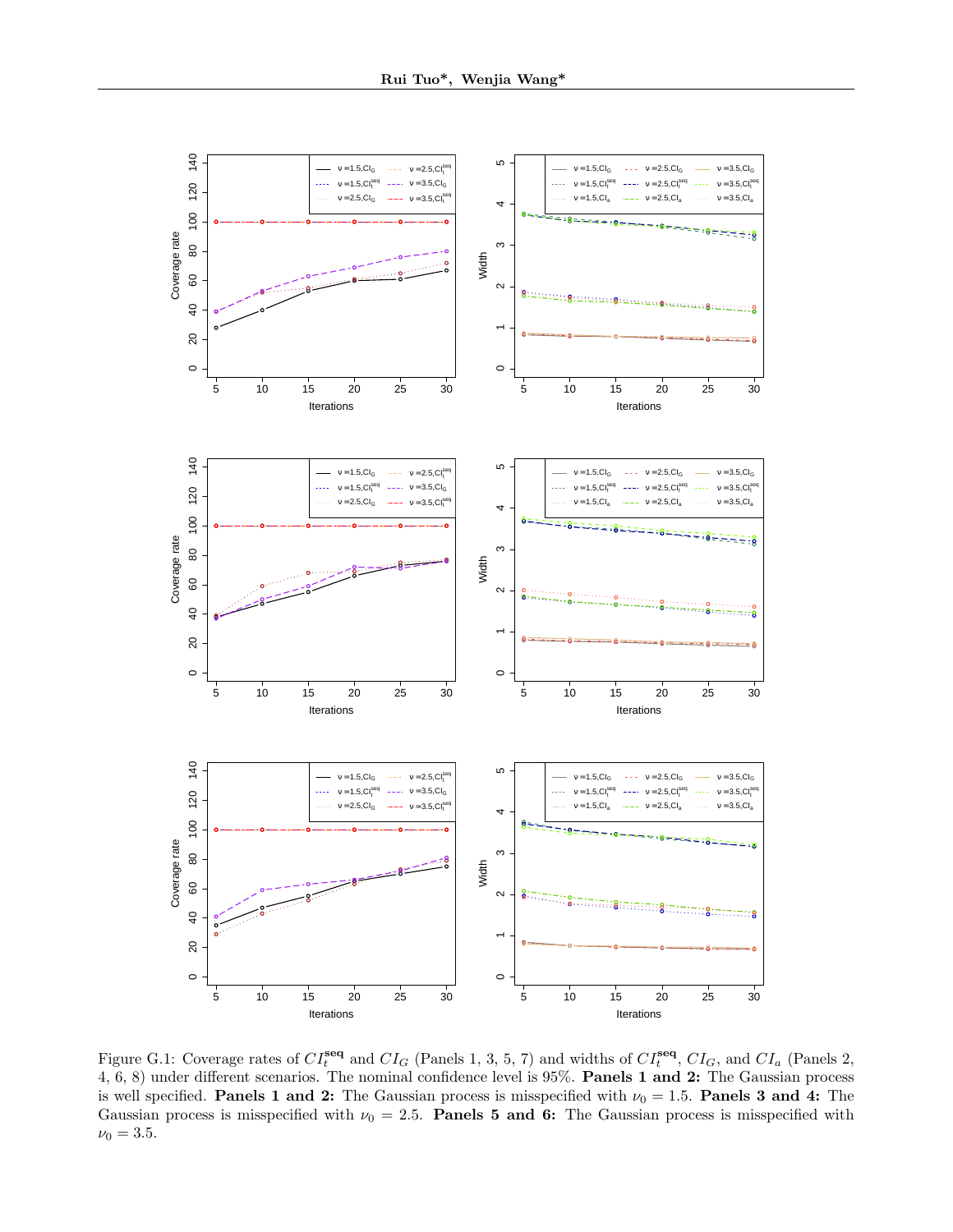

Figure G.2: Coverage rates of  $CI_t^{\text{seq}}$  and  $CI_G$  under different scenarios, where a rational quadratic correlation function is used for prediction. The nominal confidence level is 95%. The underlying true correlation function is Matérn with smoothness parameter  $\nu_0$ . Panel 1:  $\nu_0 = 1.5$ . Panel 2:  $\nu_0 = 2.5$ . Panel 2:  $\nu_0 = 3.5$ .